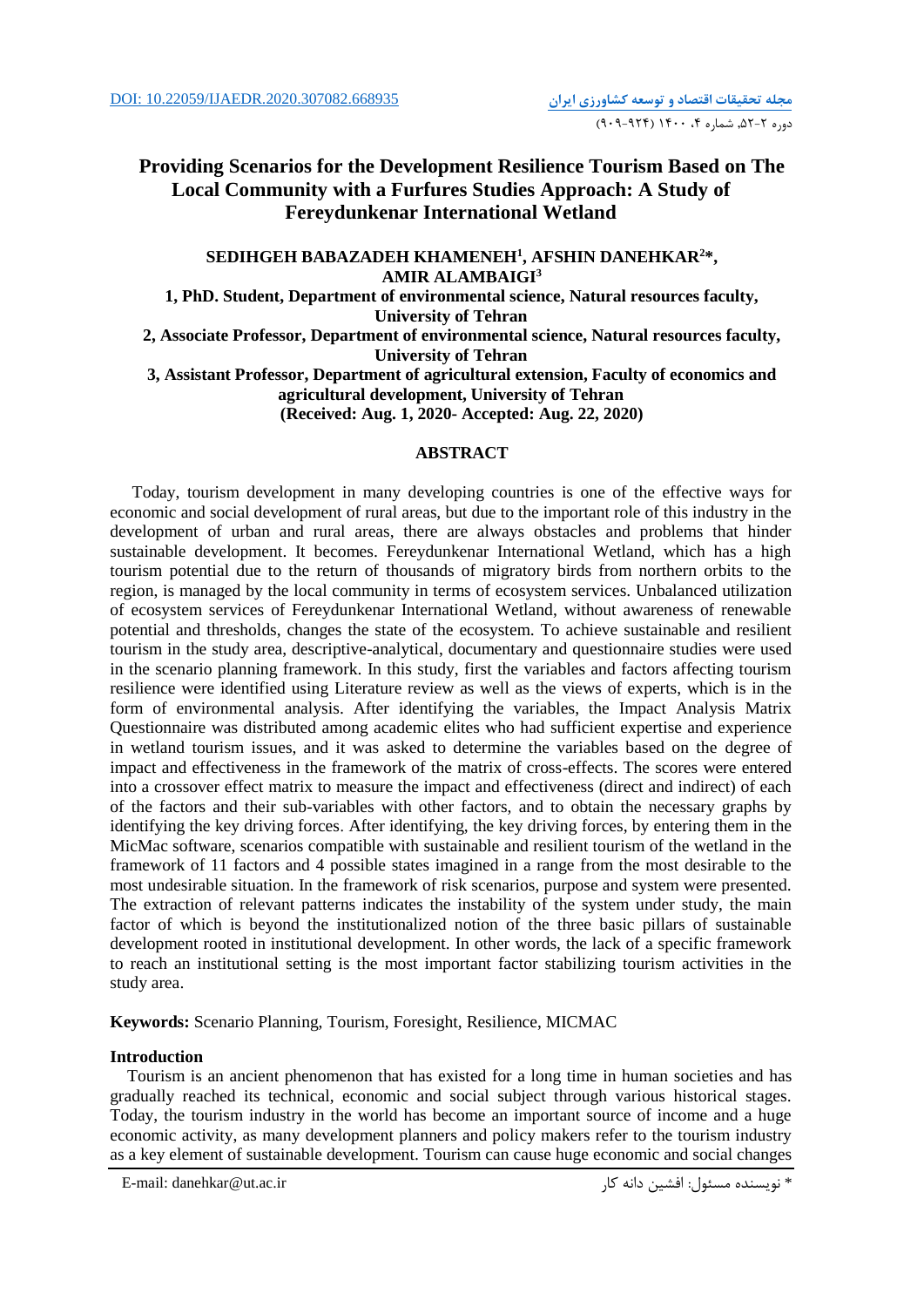in a society. In other hand Scenario building is one of the future research methods. In other words, scenarios are a clear picture of the future through which planning can clearly see and recognize environmental issues, challenges and opportunities. A scenario is not just a prediction of a particular future, but a description of all possibilities. In fact, the scenario is a picture of a possible future. Scenarios are a tool for analyzing policies and identifying future conditions, threats, opportunities, needs and superior values. From the perspective of scenario planning in the present study, an attempt was made to examine the future of sustainable tourism in the region.

### **Material and methods**

 The main method of data processing in this research was the cross-analysis matrix, which was done using MICMAC scripting and future study. In this software, all the main components of a system can be described with the help of interaction matrix. Also, by examining this relationship, the main variables for evaluating the system can be shown. The degree of correlation is measured by numbers between zero and three. The number zero indicates no effect, the number one means weak effect, the number two indicates moderate effect and the number three indicates high effect. P also indicates potential direct and indirect effects. Therefore, if the identified variables are n, a matrix  $n \times n$  is obtained in which the effects of the variables on each other are determined.

### **Results**

In current study, four influential factors in direct and indirect vulnerability have been exactly repeated. Specifically, the impact on institutional resilience and the three characteristics of the network in creating structural holes (effective size, efficiency and constraint) are influenced by influential factors. This shows that the unsustainability of the system under study from a tourism perspective lies in institutional resilience; Where the three main indicators of the creation of structural holes indicate the existence of a bureaucratic administrative and organizational system and the desire for government sovereignty has caused instability. It seems that the lack of a coherent organizational plan and the performance of the organizational network islands has caused this instability from an institutional perspective. The results showed that the use of foresight system is a precise approach to provide a framework for assessing sustainability from the perspective of tourism activities. The results of the research indicate that sustainability in tourism activities from a social, economic and ecological perspective, requires a fourth pillar called institutional. It seems that the lack of a definite framework for reaching an institutional agreement is the most important factor destabilizing tourism activities in the study area. The extraction of MICMAC patterns indicates the unsustainability of the system under study, the main factor of which is rooted in institutional development beyond the institutionalized notion of the three basic pillars of sustainable development. A total of three scenarios can be extracted: A. Objective Scenario: This scenario emphasizes the common factor of direct and indirect impact graphs, which is a variable of tourist facilities and attractions. In this regard, it is clear that the resource-orientation view prevails among the institutions involved instead of the central issue. In this view, the existence of tourist attractions is emphasized only for the purpose of tourism in the region, while to determine the purpose of tourism, the existence of a significant percentage and intensity of participation is necessary. B- Risk scenario: Based on the observation of institutional resilience in the affected area, it can be shown that the lack of institutional resilience in the region among the institutions involved, tourism and management will be overshadowed and the institutional process will continue. Existing will lead to habitat destruction. C. System Scenario: This scenario focuses mainly on regulatory variables at the center of the graphs where social adaptation is located. This scenario emphasizes the transfer of wetland tourism management to local communities whose management environment and public discourse affect the issue of wetland tourism. In fact, delegating wetland management to local communities will change regulatory and policy-making processes and lead to participatory management.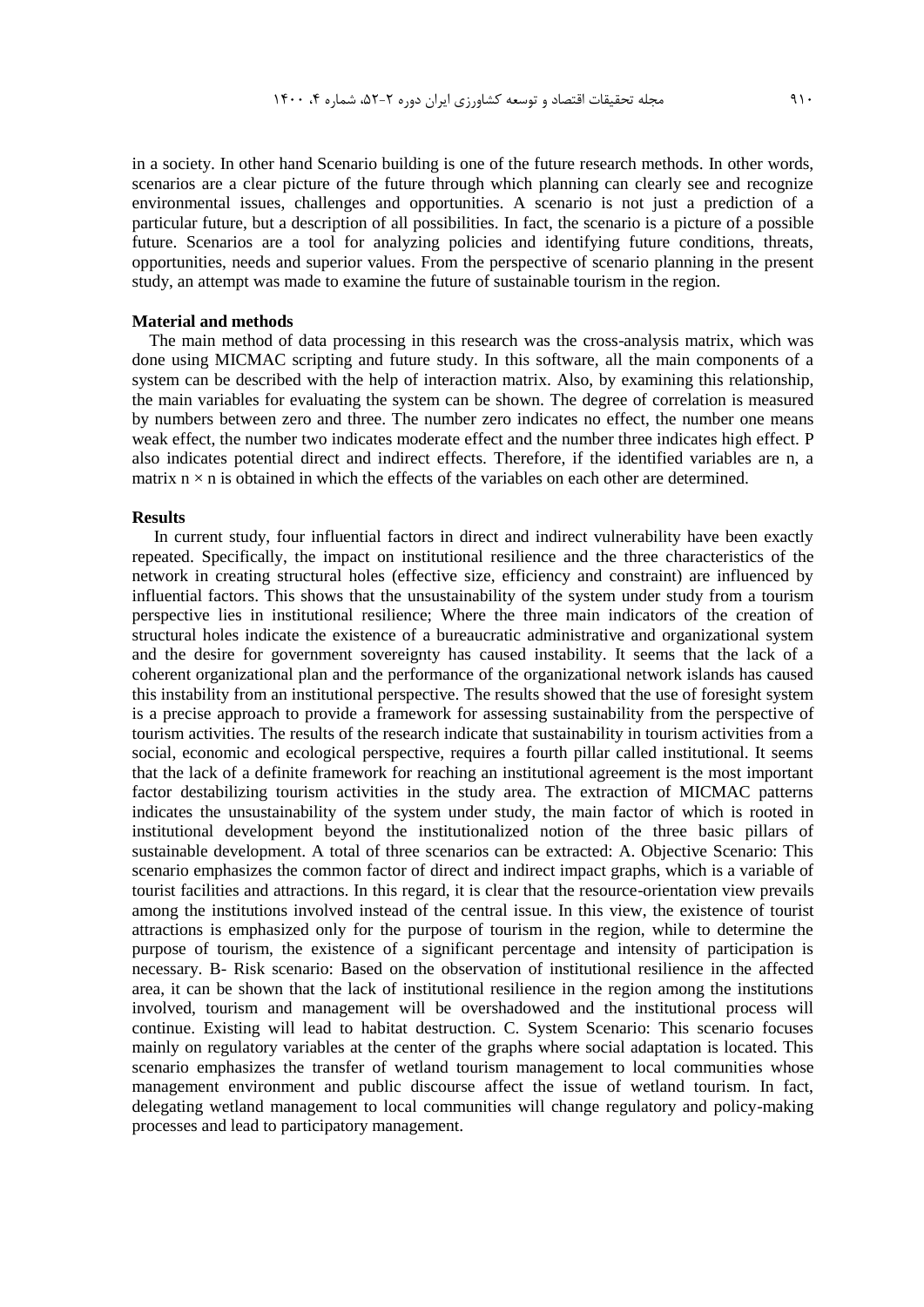# **ارایه سناریوهای توسعه گردشگری تابآور و پایدار متکی بر جامعه محلی با رویکرد آیندهنگاری: مورد مطالعه تاالب بینالمللی فریدونکنار**

**1 صدیقه بابازاده خامنه ، افشین دانهکار \*، امیر علمبیگی <sup>2</sup> 3 ،1 دانشجوی دکتری گروه محیط زیست، دانشکده منابع طبیعی، دانشگاه تهران، کرج، ایران ،2 دانشیار گروه محیط زیست، دانشکده منابع طبیعی، دانشگاه تهران، کرج، ایران ،3 استادیار گروه ترویج و آموزش کشاورزی، دانشکده اقتصاد و توسعه کشاورزی، دانشگاه تهران، کرج، ایران )تاریخ دریافت: -99/5/11 تاریخ تصویب: 99/6/1(**

**چکیده**

**امروزه، توسعه گردشگری در بسیاری از کشورهای در حال توسعه یکی از مسیرهای موثر برای توسعه اقتصادی و اجتماعی روستای محسوب میشود، اما با توجه به نقش مهم این صنعت در توسعه مناطق شهری و روستایی همواره موانع و مشکالتی وجود دارد که مانع از توسعه پایدار آن میشود. تاالب بینالمللی فریدونکنار که دارای پتانسیل گردشگری باال به دلیل مراجعت هزاران پرنده مهاجر از مدارهای شمالی به این منطقه است، از نظر خدمات اکوسیستمی توسط جامعه محلی اداره میشود. بهرهبرداری نامتوازن و نامتعادل از خدمات اکوسیستمی تاالب بینالمللی فریدونکنار، بدون آگاهی از توان تجدیدپذیری و آستانهها، باعث تغییر وضعیت اکوسیستم میشود. برای دستیابی به گردشگری پایدار و تابآور در منطقه مورد مطالعه، از مطالعات توصیفی- تحلیلی، اسنادی و پرسشنامه در چارچوب سناریونویسی میکمک استفاده گردید. در این پژوهش، ابتدا متغیرها و عوامل تاثیرگذار بر تابآوری گردشگری با استفاده از مطالعات کتابخانهای و همچنین، نظر افراد صاحبنظر شناسایی شد که در قالب تحلیل محیطی قرار میگیرد. پس از شناسایی متغیرها، پرسشنامه ماتریس تحلیل اثرات بین نخبگان دانشگاهی که دارای تخصّص و تجربة کافی پیرامون مسایل گردشگری تاالب بودند، توزیع گردید و خواسته شد تا در چارچوب ماتریس اثرات متقاطع، متغیرها را بر مبنای میزان تاثیرگذاری و تاثیرپذیری معین کنند. سپس، امتیازها وارد ماتریس اثرات متقاطع شد تا تاثیرگذاری و تاثیرپذیری )مستقیم و غیرمستقیم( هرکدام از عوامل و متغیرهای زیرمجموعة آنان با دیگر عوامل سنجیده شود و بهعنوان خروجی با مشخص نمودن نیروهای پیشران کلیدی، نمودارهای الزم بهدست آید. همچنین، پس از شناسایی نیروهای پیشران کلیدی، با واردکردن آنها در محیط نرمافزار MICMAC، سناریوهای سازگار با گردشگری پایدار و تابآور تاالب در چارچوب 11 عامل و 4 حالت ممکن تصور شده در طیفی از مطلوبترین تا نامطلوبترین وضعیت ممکن، در چارچوب سناریوهای ریسک، هدف و سیستم ارایه گردید. استخراج الگوهای مربوطه نشاندهنده ناپایداری سیستم مورد بررسی است که عامل اصلی آن فرای تصور نهادینه شده در خصوص سه رکن اساسی توسعه پایدار ریشه در توسعه نهادی دارد. بهعبارت دیگر، فقدان یک چارچوب معین برای رسیدن به توافق نهادی مهمترین عامل ناپایدارکننده فعالیتهای گردشگری در حوزه مورد بررسی است.** 

**واژههای کلیدی: سناریوسازی، گردشگری، آیندهنگاری، تابآوری، میکمک.**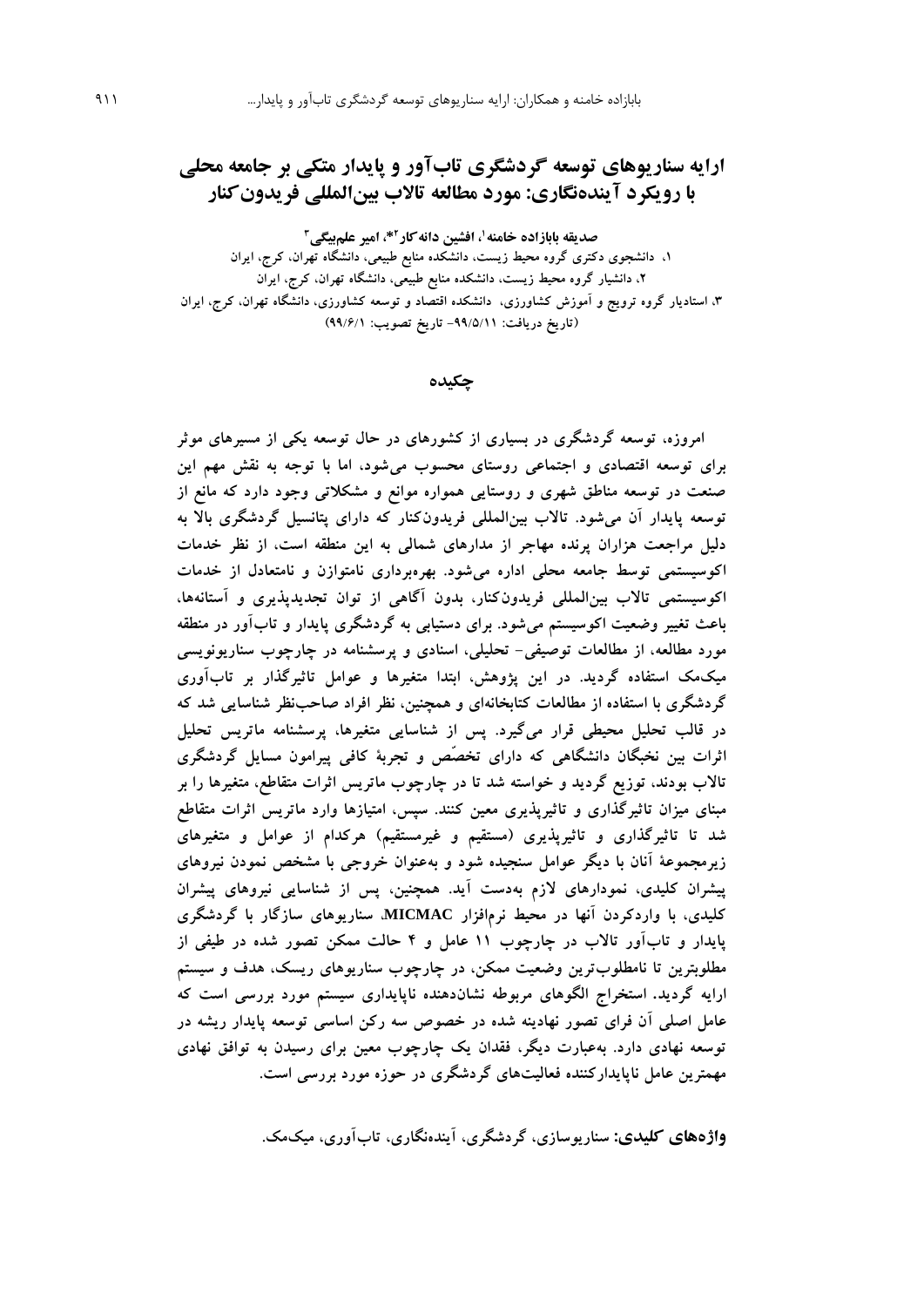محل سکونت خود باز میگردد. در تعريفی ديگر، گردشگري به جابجايی موقت مردم به مکانی خارج از محل زندگی و کار معمولی شان اطالق شده است، به- طوريکه مسافران در مدت اقامت در مقصد، فعالیتهايی انجام میدهند و براي رفع نیازهاي آنها تسهیالت ويژه- اي فراهم میشود. فعالیت گردشگري میتواند حمل و نقل و جابه جايی مسافر، حملونقل محلی، اقامت، تفريح، تفرج، تغذيه و خريد را در برگیرد. اين امر می- تواند به سفر براي گذراندن اوقات فراغت، کسبوکار و بازديد از دوستان و بستگان مربوط باشد ( Gössling et .)al., 2005

در حال حاضر توافقی عمومی دال بر پايدار بودن گردشگري وجود دارد. با اين حال، سوال در مورد چگونگی دستیابی به اين موضوع، مورد بحث است. اکنون با مشخص شدن ناپايداريها و مضرات فراوان آنها در مسـیر توسـعه، انگاره پايـداري بـه عنـوان مسالهاي مهم و ضروري نمود يافته و توجه مجامع جهانی را در طـول دو دهـه اخیـر بـه خـود جلب کرده است. به دنبال اين چالشهاي جهانی، بحثهايی در خصـوص ارتبـاط گردشـگري و توسعه پايدار در دهه گذشته مطرح شده و گسترش يافته است. رهیافت گردشگري پايدار، گردشگري را در غالب مرزها بررسی مـیکنـد و رابطـة مثلثی میان جامعه میزبان و سرزمین آن را از يکسو و جامعه میهمان )گردشـگران( را از سـوي ديگر با صنعت گردشگري برقرار میسازد )شکل 5-1( و قصد دارد فشار و بحران موجود بـین سـه ضلع مثلث را تعديل و موازنهاي را در طوالنیمدت برقرار سازد )2003 ,Ghaderi). گردشگري شکلهاي مختلفی دارد که اکنون شکلی نـوين و برگزيده از گردشـگري بـا عنوان گردشگري روستايی، با هدف توسعه پايدار جوامع محلی در نواحی روستايی و بهعنـوان ابزاري براي توسعه اقتصادي و اجتماعی به يکی از مهمترين مشاغل مدرن  $\text{Walpole }\&\text{ }$  در منـاطق روسـتايي ارتقا يافته است 2000 ,Goodwin). هر چند که گردشگري روستايی در مجموع موضوع جديدي نیست اما اهمیت آن و نقشی که در توسعه پايدار جوامع محلی ايفا میکند، در سال- هاي اخیر بیشتر مورد تأيید قرار گرفته است. سیستم- هاي گردشگري داراي رفتار پر جنب و جوش و پیچیده

### **مقدمه**

توسعه پايدار در حقیقت ايجاد تعادل میان توسعه و محیط زيست است. در سال 1980 براي نخستین بار نام توسعه پايدار در گزارش سازمان جهانی حفاظت از منابع 1 طبیعی آمد. اين سازمان در گزارش خود با نام استراتژي حفظ منابع طبیعی اين واژه را براي توصیف وضعیتی به کار برد که توسعه نه تنها براي طبیعت مضر نیست، بلکه به ياري آن هم میآيد. پايداري میتواند چهار جنبه داشته باشد که عبارتند از پايداري در منابع طبیعی، پايداري سیاسی، پايداري اجتماعی و پايداري اقتصادي. در حقیقت توسعه پايدار نه تنها بر جنبه محیطزيستی تمرکز دارد، بلکه به جنبههاي اجتماعی و اقتصادي آن هم توجه میکند. توسعه پايدار محل تالقی جامعه، اقتصاد و محیطزيست است ) & Peeters .)Dubois, 2010

گردشگري، پديدهاي است کهن که از ديرباز در جوامع انسانی وجود داشته است و به تدريج با طی مراحل تاريخی مختلف به موضوع فنی، اقتصادي و اجتماعی خود رسیده است. امروزه، صنعت گردشگري در دنیا به يکی از منابع مهم درآمدي و يک فعالیت عظیم اقتصادي تبديل شده است، بهنحويکه بسیاري از برنامه- ريزان و سیاستگزاران توسعه از صنعت گردشگري به عنوان رکن اصلی توسعه پايدار ياد میکنند. گردشگري میتواند باعث تحوالت عظیمی از لحاظ اقتصادي و اجتماعی در يک جامعه شود ) ,Leisch & Dolnicar 2008). سازمان جهانی گردشگری<sup>۲</sup>در سال ۱۹۹۱، گردشگري را چنین تعريف میکند: گردشگري شامل فعالیتهاي افراد است که به مکانهايی خارج از محیط معمول زندگی خود مسافرت کرده و در آنجا براي گذراندن اوقات فراغت، کسبوکار و ديگر اهداف براي کمتر از يک سال متوالی اقامت دارند. فرهنگ لغات فارسی، گردشگري را چنین تعريف میکند: در سفر کردن و شناخت؛ مسافرت براي تفريح و سرگرمی؛ و سفري که در آن مسافر به مقصدي میرود و سپس، به

 $\overline{a}$ 

<sup>1.</sup> IUCN: International Union for Conservation of Nature

<sup>2.</sup> WTO: World Tourism Organization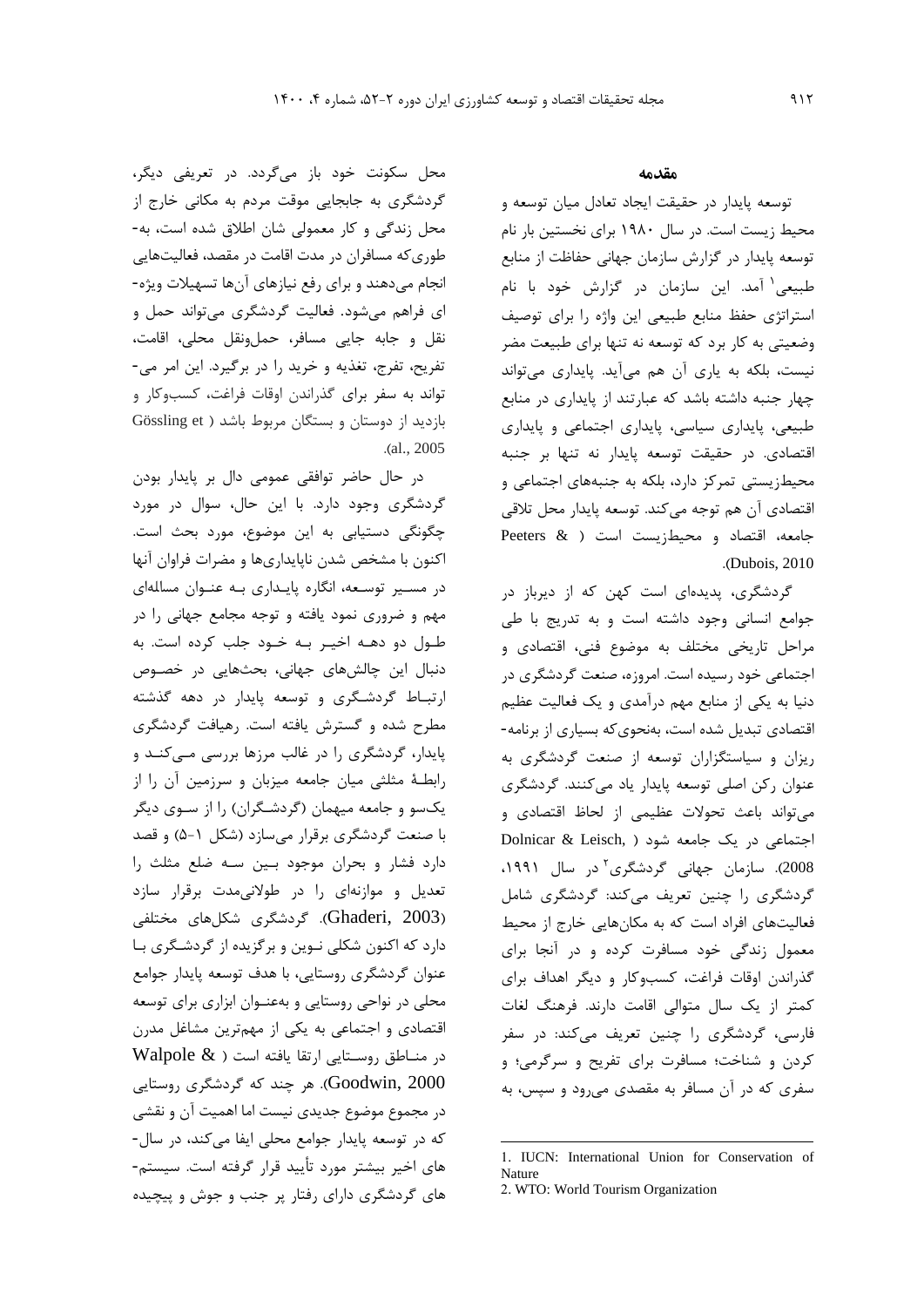هستند و اغلب به دنبال مسیرهاي غیرخطی میباشند که از هر نوع پیشبینی سنتی فرار میکنند ) ,Baggio 2008(. تغییر تفکر در صنعت گردشگري به سمت پايداري گردشگري و شامل سرمايهگذاري مجدد درآمدهاي گردشگري است که میبايست جلوگیري- کننده حرص و طمع )2012 ,Salt & Walker)، ترويج کننده رفتار خود سازماندهی ( .Olsson et al Casagrandi  $\&$  ) و حافظ محیطزیست باشد ( $\&$  ) .)Rinaldi, 2002 **گردشگر**



شکل ۱- مثلث گردشگري پايدار (Ghaderi, 2003)

گردشگري يک فعالیت چند وجهی است و به تعداد زيادي از عوامل وابسته و بر بسیاري از پديدهها تأثیرگذار است. از طرف ديگر، ضرورت زيرساختهاي گردشگري در جوامع محلی توريستی و عدم اطمینان ناشی از پیچیدگیهاي زيستمحیطی، برنامهريزي و پیشبینی آينده در اين مناطق را با چالشهاي اساسی روبرو می- کند. بهنحوي که برنامهنويسی سنتی ديگر نمیتواند به آنها پاسخ داده و نیاز به يک رويکرد جديد مانند رويکرد تحقیق آينده، پیشبینی آينده و توضیح راهحلهايی که میتواند دسترسی به شرايط مطلوب را فراهم کند، مطرح شده است ) & Silabi -Dadazade 2019 ,Ahmadifard). از طرف ديگر، طبق تعريف <sup>1</sup> اتحاديه جهانی حفاظت ، گردشگري پايدار سفر و بازديدي مسئوالنه از نظر زيستمحیطی به مناطق- طبیعی بهمنظور لذت بردن و قدردانی از طبیعت )و هر ويژگی فرهنگی، در گذشته و حال حاضر( است بهگونه- اي که حفاظت را ترويج میکند، تاثیر کمتر

بازديدکنندگان را دارد و درگیري اجتماعی و اقتصادي فعاالنه و سودمندانه مردم محلی را فراهم میکند .(World Conservation Union, 1996). گردشگري پايدار بايد از ابتدا برنامهريزي شود تا به نفع ساکنان محلی باشد، به فرهنگ محلی احترام بگذارد، از منابعطبیعی حفاظت کند و به گردشگران و ساکنان محلی آموزش دهد. گردشگري پايدار میتواند همان سود و مزايای گردشگری متعارف<sup>۲</sup>را توليد کند، اما بیشترين سود عايد جامعه محلی میشود و همچنین، منابعطبیعی و فرهنگ آن منطقه حفاظت میشود. گردشگري پايدار تعمداً در تالش است تا تاثیرات منفی گردشگري را به حداقل برساند و به حفاظت و رفاه جامعه، از لحاظ اقتصادي و اجتماعی کمک کند .(Zargham Boroujeni, 2013)

تابآوري بٌعدي جديد و تحلیلی است که هنوز تعريف قابل قبولی که مورد پذيرش همگان باشد براي آن وجود ندارد )2013 .,al et Bujones). مفهوم تاب آوري در سال 1973 توسط هولینگ مطرح شد. پژوهشهاي هولینگ با پیدايش يک شاخص گمشده در مفهوم تابآوري به نام "ظرفیت تغییر" مواجه شده که اساس تابآوري است (Coifman et al. 2007). طبق تعريف هولینگ، تابآوري عبارتاست از توانايی سیستم براي جذب تغییرات در حالیکه هنوز مقاومت قبلی را .)Holling, 1973; karrholm et al., 2014( دارد

از نظر فولکه، تابآوري همیشه سیستم بازگشت به گذشته يا تعادل نیست، بلکه احتمال انطباق و دگرگونی در وضعیت موجود و همچنین، احتمال بقاء و تغییرات در آينده را در بر خواهد داشت (Folke et al., 2010). Carpenter، تابآوري را ظرفیت يک سیستم زيست- محیطی و اجتماعی براي جذب اختالل، سازماندهی مجدد و در نتیجه، حفظ توابع ضروري میداند )2012 ,Carpenter). انجمن بینالمللی طرحهاي محلی <sup>3</sup> محیطزيست ، تابآوري را ظرفیت و توانايی يک جامعه و مقاومت در برابر استرس، زنده ماندن، انطباق، بازگشت به عقب از يک بحران يا فاجعه تعريف می کند ( Stumpp,

 $\overline{a}$ 

1. World Conservation Union

-

<sup>2.</sup> Conventional tourism

<sup>3.</sup> Local Government for Sustainability (ICLEI)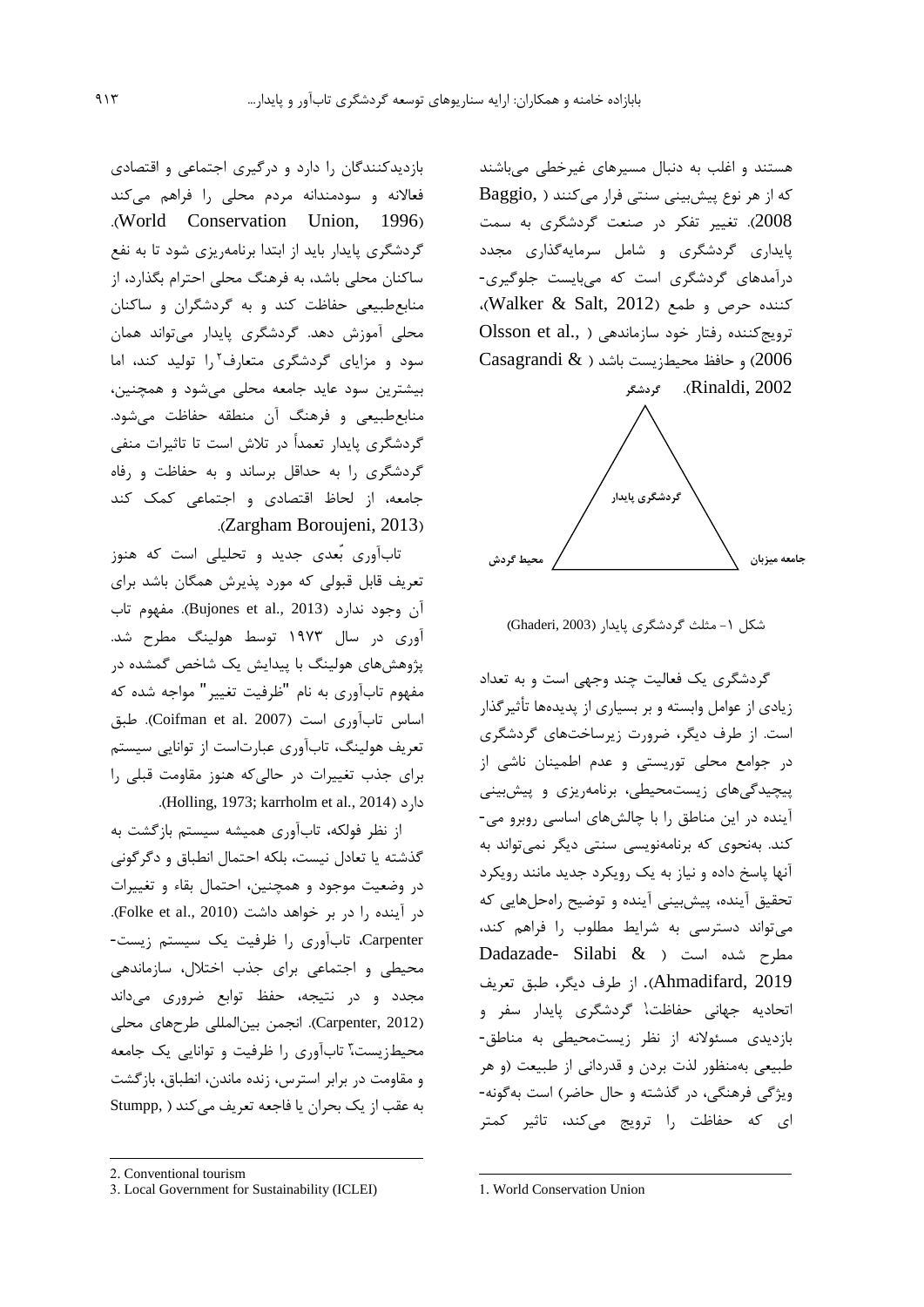اين سیستمها به منظور توانمندسازي در برابر آشفتگیها و اختالالت صورت گرفته است. تابآوري توانايی يک سیستم براي جذب اختالالت و يادگیري و سازش در زمان آشفتگی بهمنظور رشد و پويايی بیشتر است )1996 ;1973 ,Holling). قدرت ترکیبی سازگاري و نوآوري، ظرفیت سیستم را براي جذب اختالالت داخلی )مثال نابرابري اجتماعی، آشفتگی سیاسی( و خارجی (مثلاً تغییرات اقتصاد جهانی، طوفانها) افزایش میدهد. تئوري تابآوري 4 عامل مجزا را در اين فرآيند دخیل و قابل اندازهگیري میداند که عبارتند از: تابآوري اجتماعی، تابآوري حکمرانی، تابآوري اقتصادي و تابآوري اکولوژيک. چهار حوزه پايداري که توسط تئوري تابآوري )اجتماعی، حکمرانی، اقتصادي و اکولوژيک) توصيف شد، مبناي معيارهاي مرتبط با تاب-آوري گردشگري متکی بر جامعه محلی بود )جدول 1(.

2013(. اين تعاريف در دامنه و پیچیدگی متفاوت هستند. فصل مشترك اين تعاريف، تعريف تابآوري به- عنوان توانايی يا ظرفیت براي مقابله با اختالل و انطباق جوامع با اختالالت است. اين اختالل شکلهاي زيادي همچون بحرانها، سوانح و شوكها را شامل میشود.

اخیرا تابآوري در ادبیات گردشگري دانشگاهی به- عنوان يک اصطالح که جنبههاي اصلی پايداري را دربرمیگیرد، ظاهر شده است که در عینحال اثرات قابل توجهی بر ظرفیت جوامع براي سازگاري و در نهايت، حفظ نهادهاي گردشگري دارد. بحرانهاي ناشی از پیامد فعالیتهاي انسانی و سوانح طبیعی میتواند با تأثیرگذاري شديد برجوامع انسانی )سطح محلی تا جهانی) همراه باشد. چنین محركها و تنشهای غیرمنتظرهاي میتواند هر نوع سیستمی را بیثبات سازد. تالش زيادي براي درك، حفظ و ارتقاء تابآوري

| منابع                                                                        | تعريف                                                                                   | معيار                    | حوزه     |  |  |  |  |
|------------------------------------------------------------------------------|-----------------------------------------------------------------------------------------|--------------------------|----------|--|--|--|--|
| Pelling & High, 2005; Adger, 2003;<br>Thurlow, 2000                          | جزء سطح اجتماعی سرمایه اجتماعی و مرتبط به خویشاوندی<br>و عضویت در جامعه است.            | اعتماد                   |          |  |  |  |  |
| Donoghue & Sturtevant, 2007; Goodchild<br>et al., 2000; Olsson et al., 2006  | روابط بین فردی که در آن افراد گره های شبکه هستند.                                       | شبكهها                   |          |  |  |  |  |
| Cundhill, et al., 2005; Olsson, 2006;<br>Schusler et al., 2003               | انباشت دانش درون یک شبکه از طریق فعالیت های جمعی<br>مانند گفتگو، تقلید و حل منازعات.    | یادگیری                  | اجتماعى  |  |  |  |  |
| Adger, 2000; Berkes & Seikas, 2005;<br>Marshall, 2007                        | فرصت برابر در استفاده و دسترسی به منابع مشترک.                                          | برابرى                   |          |  |  |  |  |
| Berkes, 2009; Chambers, 1994; Trosper,<br>2002                               | تبادل اطلاعات شناخته شده كه ممكن است منجر به ايجاد<br>اعتماد شود.                       | اشتراک گذاری دانش        |          |  |  |  |  |
| Folke et al., 2005; Gunderson & Light,<br>2006; Olsson et al. 2006           | ساختار حکمرانی که شرایط یادگیری و مدیریت سازشی برای<br>تغییر را فراهم میکند.            | انعطاف پذيري             |          |  |  |  |  |
| Baggio, 2008; Carpenter et al., 2001;<br>Olsson et al. 2006                  | رفتار سازمانی محلی که توسط قوانین، بودجه، شبکه ها و<br>یادگیری مشارکتی پشتیبانی می شود. | خودسازماندهى             | حكمراني  |  |  |  |  |
| Garrod, 2003; Harris et al., 2000;<br>Mitchell & Reid, 2001                  | ساز و کار ایجاد ظرفیت جامعه که به موجب آن مردم محلی<br>بر منابع قدرت دارند.             | كنترل محلى               | (نهادی)  |  |  |  |  |
| Berkes, 2009; Plummer & Armitage,<br>2007; Plummer $&$<br>FitzGibbon, 2004   | تصمیم گیری مشترک بین گروه های محلی و ملی و اجتماعی<br>و کاربران.                        | تسهيم قدرت               |          |  |  |  |  |
| Adger, 2000; Holling, 2001; Margules $\&$<br>Pressey, 2000                   | داشتن طیف گسترده ای از فرصت های اقتصادی برای<br>دسترسی به جریان درآمدی.                 | تنوع                     |          |  |  |  |  |
| Lebel et al., 2006; Plummer & Armitage,<br>2007; Salafsky & Wollenburg, 2000 | معیشت های پایدار از نظر محیط زیستی که منجر به<br>رفتارهای غیرمصرفی میشود.               | معیشت جایگزین<br>اقتصادی |          |  |  |  |  |
| Choi & Sirakaya, 2006; Holling, 2001;<br>Salafsky et al., 2001               | اتلاف درآمد به دلیل وجود کارورها و اشخاص خارجی                                          | ممانعت از کسری           |          |  |  |  |  |
| Adger, 2000; Butler, 2009;<br>Tallis et al., 2008                            | افزایش جریانهای درآمدی با حفظ توسعه کنترلشده محلی                                       | , شد اقتصادی             |          |  |  |  |  |
| Christensen et al., 1996; Ode et al., 2009                                   | تاثیر حداقلی فعالیت های انسانی بر زمینسیما                                              | طبيعي بودن               |          |  |  |  |  |
| Boers & Cottrell, 2007; Donoghue &<br>Sturtevant, 2007                       | تأثیر انسانی بر زمینسیما از طریق محیط های ساخته شده                                     | توسعه زيرساخت            | اكولوژيک |  |  |  |  |
| al., $2008$ ;<br>Alessa,<br>Folke.<br>et<br>2006;Gunderson, 2000             | تنوع و گوناگونی جانداران در یک محیطزیست طبیعی                                           | تنوع زيستى               |          |  |  |  |  |

جدول ١- چهار حوزه پايداري تعريف شده براساس معيارهاي تابآوري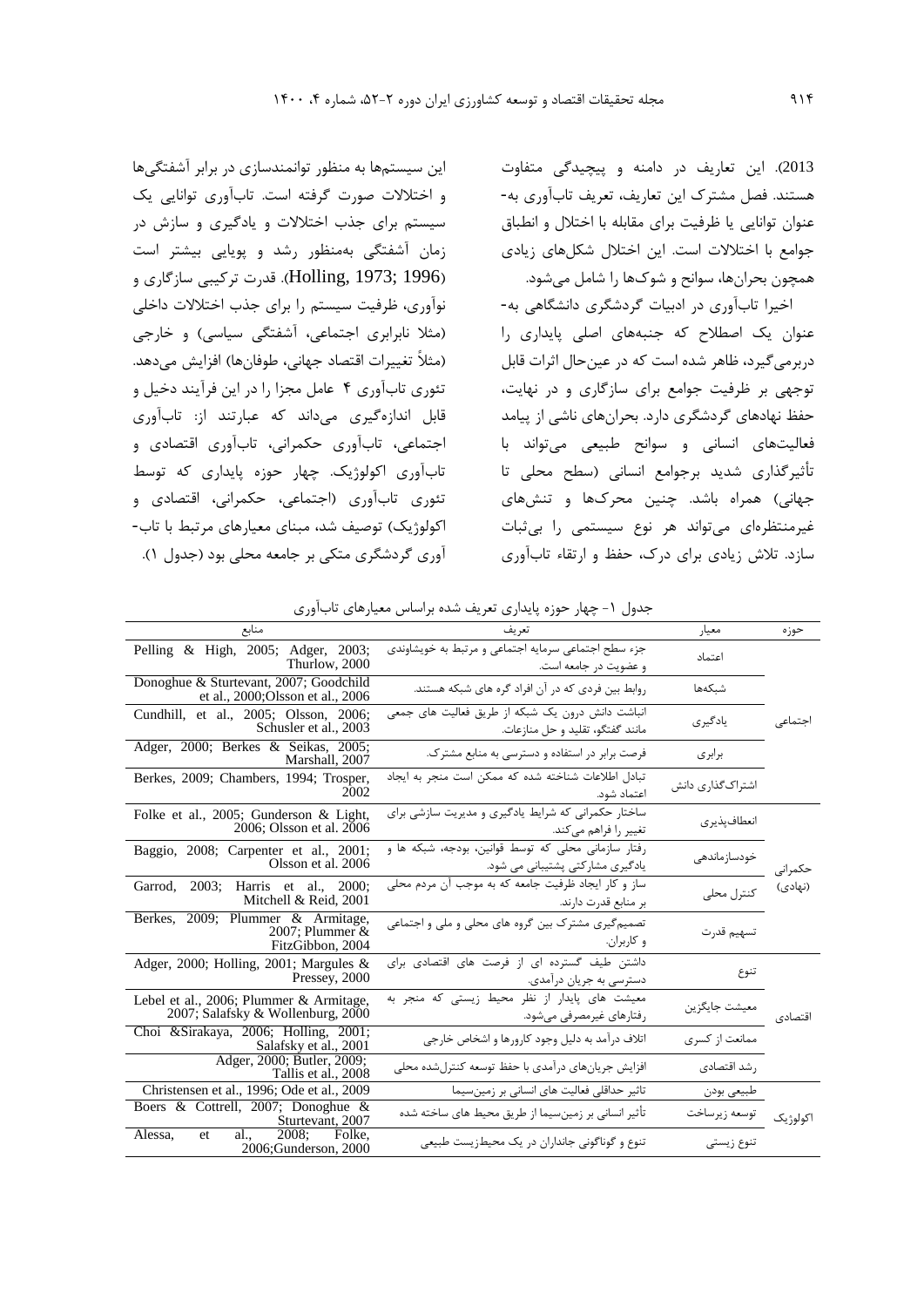اکوتوريسم در ايران مبتنی بر روش آيندهپژوهی و سناريونويسی« به آيندهپژوهی و سناريونگاري در توسعه آموزش اکوتوريسم ايران در بیست سال آينده بر پايه تحلیل اثرات متقاطع پرداختند. اين پژوهش در سه مرحله: تعیین شاخصهاي کلیدي از طريق روش دلفی، شناسايی پیشرانهاي حیاتی بر پايه روش تحلیل اثرات متقاطع و تدوين سناريو انجام گرفته است. در نهايت، از 1۶ متغیر کلیدي منتخب، از روش تحلیل ساختار و نرم- افزار MICMAC، دو پیشران "تغییر گفتمان گردشگري در مقیاس داخلی" و "روند رو به رشد تکنولوژي، در نتیجه تغییر در شیوه کسب اطالعات، سازماندهی تعطیالت و اوقات فراغت" انتخاب و بر اساس آنها چهار سناريو در مورد آينده توسعه آموزش اکوتوريسم تعیین .)Ebrahimi Fini & Shabbiri, <sup>2018</sup>( گرديد

 با ،(2019 )Dadazade- Silabi and Ahmadifard ترکیب نگرش سیستم گردشگري با رويکرد تحقیقاتی آينده، حامیان اصلی توسعه گردشگري در استان مازندران را شناسايی کردند. نتايج تحقیق نشان داد که وضعیت صفحه پراکندگی متغیرهاي تأثیر در توسعه گردشگري در شهرهاي استان مازندران وضعیت ناپايدار سیستم است. با توجه به ناپايداري سیستم، پنج متغیر شامل عوامل تعیین کننده يا متغیرهاي تأثیرگذار، متغیرهاي دو طرفه، متغیرهاي نظارتی، متغیرهاي وابسته يا نتیجه، متغیرهاي مستقل در اين سیستم شناسايی شدند. سرانجام، پس از انجام تجزيه و تحلیل هاي مختلف وابستگی و نفوذ مستقیم و غیرمستقیم، 3۶ عامل رتبه بندي شدند و در نهايت، 13 عامل بهعنوان عوامل اصلی توسعه گردشگري در استان مازندران انتخاب شدند. al et Aliakbari( <sup>2018</sup>)، با کاربرد آينده- پژوهی در گردشگري استان کرمان موفق به شناسايی پیشرانهای مطلوب و نامطلوب شدند. Poloei et al )2019(، نیز از طريق تحلیل عاملی اکتشافی معیارهاي موثر در توسعه گردشگري سالمت کشور در افق 1414 را مشخص )28 معیار( و نهايتاً بهوسیله روش مدلسازي ساختاري تفسیري، عوامل کلیدي موثر و سنگ زيربنايی حوزه گردشگري سالمت کشور )13 معیار( و روابط آنها با يکديگر را استخراج کردند. .Maleki et al (2019)، نیز در تحقیقی در حوزه گردشگري از رويکرد

سناريوسازي يکی از روشهاي آيندهپژوهی است. به- عبارت ديگر، سناريوها تصوير روشنی از آينده هستند که برنامهريزي به کمک آنها میتواند مسايل، چالشها و فرصتهاي محیط را به روشنی ببیند و بشناسد. يک سناريو، تنها پیشبینی يک آينده خاص نیست بلکه توصیف همه احتماالت است. در واقع، سناريو تصويري از آينده ممکن و محتمل است. سناريو ابزاري براي تحلیل سیاستها و شناخت شرايط، تهديدات، فرصتها، نیازها و ارزشهاي برتر آينده است ) & Fini Ebrahimi 2018 ,Shabbiri). اگر سناريو شامل همه تصاوير ممکن آينده باشد، میتواند ابزار قدرتمندي براي برنامهريزي بهشمار آيد، چنانکه با بهرهبرداري و بهکارگیري اين سناريو، بهخوبی میتوان به استقبال آينده رفت. هدف يک سناريو دستیابی به محتملترين آينده و يا محتمل- ترين مسیر از میان راههاي پیچیده نیست، بلکه مجموعهاي از متغیرها، اتفاقها، پويايی سیستم و پیامدهاي صنعتی آنهاست. در انتخاب يک سیاست درست بهمنظور رسیدن به هدفی مهم، تدوين سناريو گام نخست بهشمار میآيد. در حقیقت براي درك اين که آينده پژوهی چه چیز را براي گردشگري رقم خواهد زد، به تفکر پیرامون مسايل و موضوعات و محدوده بیرونی گردشگري وجود دارد. آيندهنگاري را فرايندي سیستماتیک و مشارکتی براي گردآوري اطالعات )راجع به) آينده و ايجاد چشم انداز ميان مدت تا بلندمدت براي اثرگذاري بر تصمیمات زمان حال و انجام فعالیت- هاي مشترك تعريف کردهاند )2020 ,Wijaya). آينده- نگاري را میتوان حاصل تالقی 3 دسته از مفاهیم در حوزههاي مختلف يعنی برنامهريزي يا برنامهريزي استراتژيک، آيندهانديشی و شبکهسازي يا توسعه آينده .(Omidi Shahabad et al., 2009( دانست سیاست نگاري برآمده از نیاز »آمادگی براي آينده؛ يعنی بهکار بردن منابع به بهترين وجه ممکن براي دستيابی به مزيت رقابتي»، «بهبود كيفيت زندگي» و «توسعه پايدار« است.

تا کنون مطالعات تجربی زيادي در زمینه آينده- پژوهی مساله گردشگري پايدار صورت نگرفته است. Shabbiri & Fini Ebrahimi در سال 1397 در پژوهشی با عنوان »ارايه تصوير آينده توسعه آموزش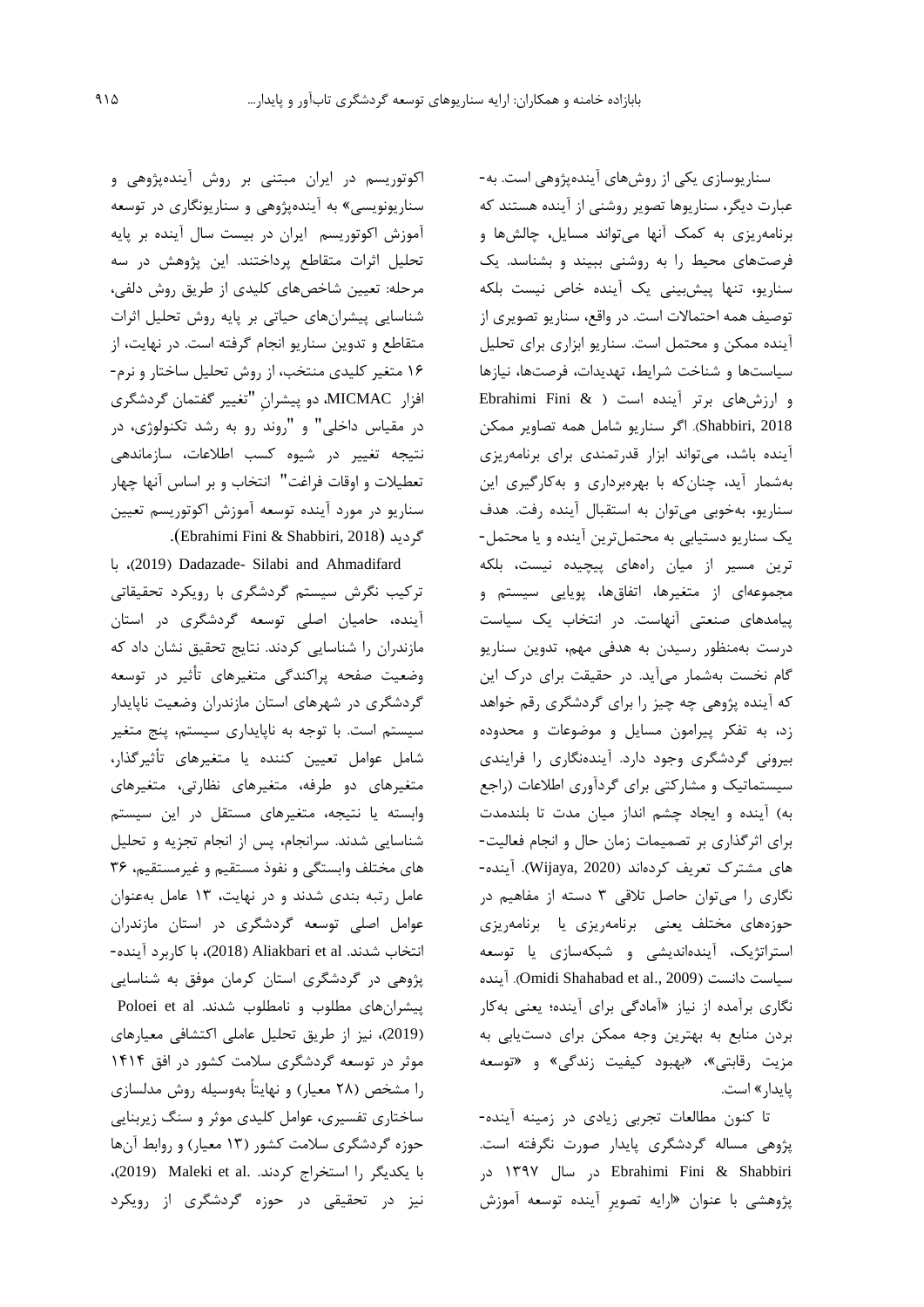سناريونگاري براي پیشبینی آينده ساختار گردشگري در استان قم استفاده کردند.

امروزه، اين اطالعات وجود ندارد که چه شرايطی براي ايجاد و بهبود تابآوري و پايداري گردشگري )به- ويژه گردشگرى متكى به جامعه محلى) براى خطه شمال کشور مورد نیاز است؟ بهمنظور دستیابی به پاسخ اين سوال عمیق و وسیع، تاالب بینالمللی فريدونکنار که داراي پتانسیل گردشگري باال بهدلیل مراجعت هزاران پرنده مهاجر از مدارهاي شمالی به اين منطقه است، انتخاب شد. از سوي ديگر، اين منطقه با ارزش از نظر خدمات اکوسیستمی توسط جامعه محلی اداره می- شود که نشان از مناسب بودن منطقه براي بررسی پايداري و تابآوري گردشگري متکی به جامعه محلی دارد. مجموعه تاالبهاي فريدونکنار با نام کامل "آببندانهاي فريدونکنار، ازباران و سرخرود" بر شالیزارهاي واقع در جلگه خزر در شهرستانهاي محمودآباد، فريدونکنار و بابلسر استان مازندران واقع شده است. اين تاالب دربرگیرنده مجموعهاي از آببندان- هاي مصنوعی با آب شیرين با نوسان تراز آب فصلی میباشد و تغییرات عمق آن تابع میزان استفاده از آب تاالب براي کشاورزي است. تاالبهاي فريدونکنار ضمن استقرار بر شالیزارهاي منطقه، همواره شاهد بهرهبرداري از پرندگان مهاجر توسط مردم بومی نیز بوده است. بنابراين، يکی از پرچالشترين مناطق تحت مديريت سازمان حفاظت محیطزيست محسوب میشود و با اين وجود تا کنون هیچ برنامه يا الگوي مديريتی مشارکتی براي حل مشکالت پیشروي آن و جلب همیاري جوامع محلی که از اثربخشی مستمر برخوردار باشد، براي آن تدوين نشده است (Babazadeh et al., 2015). در تحقیقی مشابه با عنوان تحلیل عوامل کلیدي موثر بر شکلدهی الگوي آمايش فضاهاي روستايی با رويکرد آيندهنگاري، عوامل اقتصاد روستايی، ويژگیهاي مناطق، چشمانداز روستايی، مديريت روستايی، ظرفیت محلی، مشارکت روستايیان و سرمايه اجتماعی بهعنوان نیروهاي پیشران کلیدي مورد توجه قرار گرفت ) Omidi .)Shahabad et al., 2009

بهرهبرداري نامتوازن و نامتعادل از خدمات اکوسیستمی تاالب بینالمللی فريدونکنار، بدون آگاهی

از توان تجديدپذيري و آستانهها، باعث تغییر وضعیت اکوسیستم میشود. آگاه بودن از آستانههاي بحرانی بین وضعیتهاي مختلف سیستمهاي زنده میتواند بهطور بالقوه در ارايه هشدار پیشگیرانه از تغییر قريبالوقوع مفید باشد. در بیشتر موارد، مردم از آستانهها زمانی آگاه میشوند که از آنها عبور کردهاند و اغلب منافع محیط- زيستی، بدون راه بازگشت به وضعیت پیشین سیستم، از دست میروند. تابآوري را میتوان بهصورت فاصلهاي بین يک وضعیت سیستم و يک آستانه بحرانی بیان کرد. اين فاصله که همان تابآوري سیستم است، در پاسخ به تغییرات فاکتورهاي اجتماعی- اکولوژيک در طول زمان متفاوت است. **روششناسی**

پژوهش حاضر کاربردي و اطالعات مرتبط به شیوه پیمايش گردآوري شده است. جامعه آماري پژوهش را جوامع محلی پیرامون مجموعه تاالبی فريدونکنار تشکیل میدهند که به نوعی از خدمات تاالب بهره- برداري میکنند. منطقه تاالبی فريدونکنار در موقعیت جغرافیايی 3۶ درجه و 38 دقیقه تا 3۶ درجه و 42 دقیقه عرض شمالی و 52 درجه و 2۶ دقیقه تا 52 درجه و ۳۶ دقیقه طول شرقی واقع شده است (شکل ۲) و داراي شاخصهاي کنواسیون رامسر از جهت تنوع پرندگان مهاجر و گونههاي پرندگان فهرست حفاظتی IUCN( بحرانی و در معرض انقراض( بهويژه درناي سیبري حائز اهمیت میباشد )2002 ,Rahbar). مطابق طبقهبندي رامسر تاالبهاي فريدونکنار در طبقه 3 از تاالبهاي انسانساخت قرار دارد که از نوع تاالب مصنوعی با آب شیرين و دايمی میباشد.

پس از طراحی پرسشنامهها، در مرحله پیشآزمون تعداد 25 پرسشنامه در جامعه محلی توزيع شد. با استفاده از فرمول کوکران، حجم نمونه مورد نیاز )تعداد پرسشنامه) براي جامعه آماري محدود برابر ٢٣٠ تن محاسبه شد. در اين تحقیق، براي گردآوري دادههاي مورد نیاز يک پرسشنامه محقق ساخت بر اساس طیف لیکرت استفاده شد که يک مقیاس اندازهگیري بهعنوان ابزار سنجش ادراك ساکنان از چهار حوزه تابآوري می- باشد.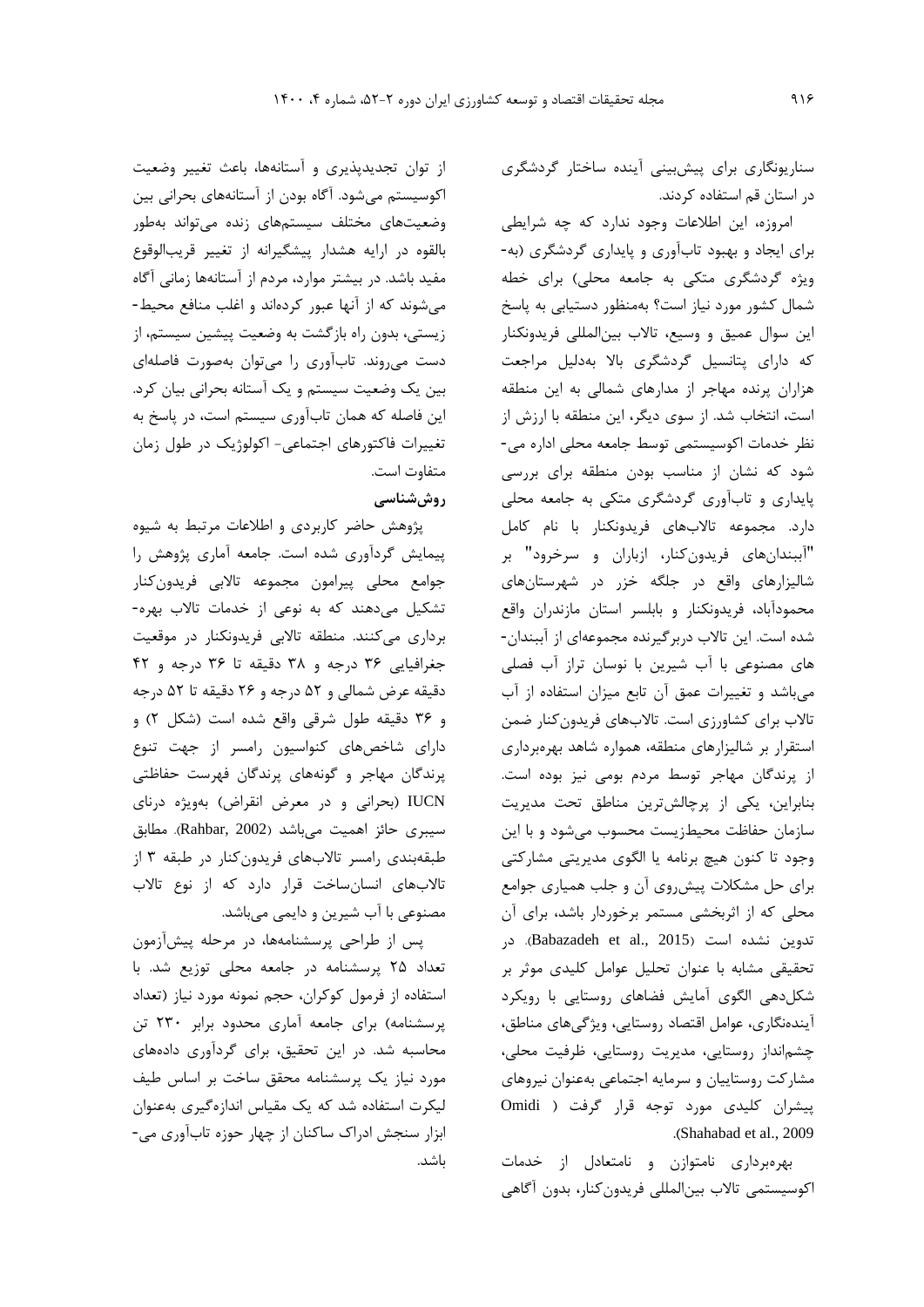

شکل ۲– محدوده تالابهای بین|لمللی فریدونکنار

روش اصلی دادهپردازي در اين تحقیق ماتريس تحلیل اثرات متقابل بود که با استفاده از نرمافزار MICMAC سناريونويسی و پیشبینی آينده انجام شد. اين روش جهت انجام محاسبات پیچیده ماتريس اثرات متقاطع طراحی شده است. در اين روش نخست بايد متغیرها و مؤلفههاي مهم در حوزه مورد نظر شناسايی و در ماتريسی مانند ماتريس تحلیل اثرات وارد گردند. سپس میزان ارتباط اين متغیرها با حوزه موردنظر مشخص شود. بدين ترتیب متغیرهاي موجود در سطرها بر متغیرهاي موجود در ستونها تاثیر می- گذارند؛ متغیرهاي سطرها تاثیرگذار و متغیرهاي ستونها تاثیرپذيرند )2019 ,Fauzi & Ariyani). با تحلیل MICMAC و شناسائی عوامل اصلی میتوان روابط بین متغیرها را نیز بررسی کرد و به تهیه سناريوي آينده پرداخت. بهعبارت ديگر، تشکیل يک ماتريس دو در دوی اثر<sup>۱</sup>و قدرت<sup>۲</sup>منجر به شکلگیری چهار فضای تصمیم براي استخراج سناريو می شود. در اين نرمافزار میتوان با کمک گرفتن از ارتباط ماتريسی، همه مؤلفه- هاي اصلی يک نظام را تشريح کرد. همچنین، میتوان با

بررسی اين ارتباط، متغیرهاي اصلی را براي ارزيابی نظام نشان داد. میزان ارتباط، با اعداد بین صفر تا سه سنجیده میشود. عدد صفر بهمنزله نداشتن تاثیر، عدد يک به معناي تاثیر ضعیف، عدد دو نشاندهنده تاثیر متوسط و عدد سه نشانگر تاثیر زياد است. P هم اثرگذاري مستقیم و غیرمستقیم را به صورت بالقوه نشان میدهد. بنابراين، اگر متغیرهاي شناسايیشده n باشد، ماتريس n×n بهدست میآيد که در آن، تاثیرات متغیرها بر يکديگر مشخص میشود )2018 ,Nazmifar).

# **یافته ها**

**شناسايی شاخصهاي اوليه و تشکيل ماتريس اثرات متقاطع**

طبقهبندي شاخصهاي موثر در گردشگري تاالب در چارچوب يک ماتريس 11×11 صورت گرفت. به اين منظور، 5 دستهبندي اصلی )تابآوري، تسهیالت گردشگري، جاذبههاي گردشگري، آسانی دسترسی و انسجام سازمانی) از متغیرها همراه با ۱۱ متغیر زيرمجموعه آنها، پس از برگزاري جلسات با نخبگان دانشگاهی بهعنوان متغیرهاي اولیه پژوهش شناسايی شدند. در ادامه، با وارد کردن متغیرها به نرمافزار

1

<sup>1.</sup> Influence

<sup>2.</sup> Power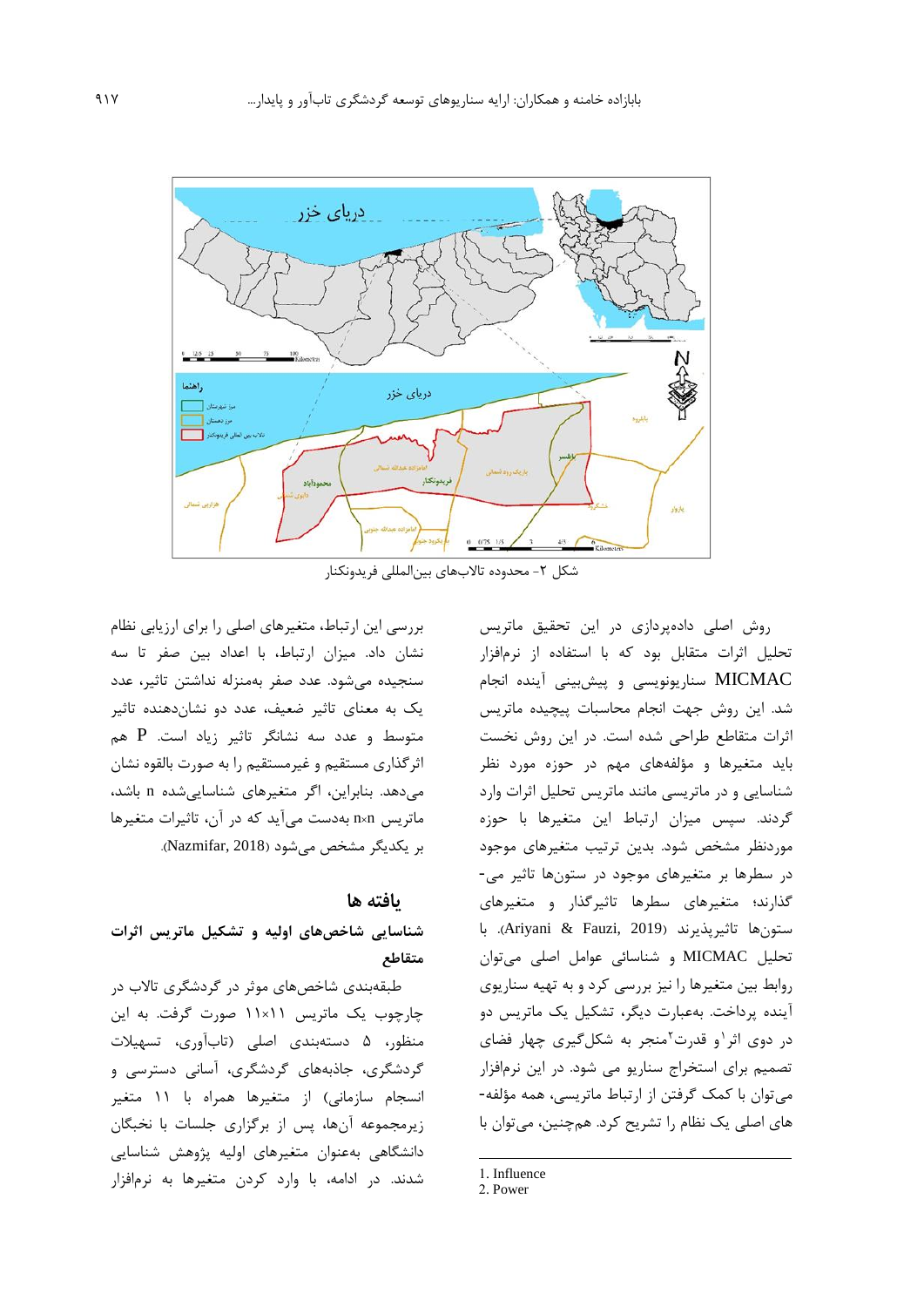MICMAC ، اقدام به تعريف هرکدام از متغیرها با توجه به زيرمجموعهها و ماهیت آنها شد و سپس، با تشکیل ماتريس اثرات متقاطع در گام بعدي، از نخبگان خواسته شد تا به امتیازدهی شاخصهاي مورد بررسی برحسب میزان تاثیرگذاري و تاثیرپذيري آنها بپردازند. همانگونه که در قسمت روش پژوهش بیان گرديد، به متغیرهاي مورد تحقیق، امتیازهايی از 0 تا 3 با توجّه به شدّت اثرات و P با در نظر گرفتن اثرات بالقوه داده شد. با اتکا به يافتههاي بهدست آمده از جدول ،2 میتوان گفت که شاخص پُرشدگی بهدست آمده براي متغیرها با 28 بار تکرارچرخش دادهاي، عدد 72/7 درصد را نشان میدهد که اين امر، مبین ضريب باالي تاثیرگذاري متغیرها و عوامل انتخاب شده بر يکديگر است)2014 ,Anis and Nassreddine). اين وضعیت نشاندهنده کارايی ابزار تحقیق و تأيید اطالعات جمع- آوريشده به وسیلة پرسشنامههاي توزيعشده مطلوب است و صحت اطالعات بهدست آمده را تأيید میکند (جدول ٢). مطابق جدول ٢، بر مبناي ارزش کل محاسبهشده در ماتريس اولیه اثرات متقاطع از سوي نخبگان، 35 مورد با باالترين حجم آماري داراي میزان اثرگذاري ضعیف بوده است. همچنین، 32 مورد داراي تاثیرگذاري متوسط، 22 مورد بیتاثیر و 21 مورد با تاثیر زياد ارزيابی شدهاند. در ادامه، در چارچوب جدول ٣،

دستهبندي متغیرها به همراه جمع مقادير ارزشگذاري- شده در سطرها و ستونهاي ماتريس متقاطع به ازاي هر متغیر بیان شده است. پیرامون درك اعداد به دست آمده در اين جدول، بايستی اشاره نمود که جمع مقادير هر سطر، بیانکننده میزان اثرگذاري و مقادير هر ستون نشاندهند میزان تاثیرپذيري آن متغیر است )جدول 3(.

بر همین اساس، متغیر جاذبههاي گردشگري با 25 امتیاز، داراي بیشترين ضريب تاثیرگذاري بر ديگر متغیرها بوده است. همچنین، درجه مرکزيت و آسانی دسترسی و تابآوري اقتصادي در رتبههاي بعدي میزان تاثیرگذاري قرار گرفتهاند. در اين میان کمترين میزان تاثیرگذاري مربوط به اندازه موثر و کارآيی و محدوديت بود. از سوي ديگر، متغیرهاي کارآيی با 24 امتیاز، اندازه موثر با 23 امتیاز و تابآوري نهادي با 21 امتیاز داراي بیشترين تاثیرپذيري از ديگر متغیرها بودهاند و کمترين میزان تاثیرپذيري نیز مربوط به درجه مرکزيت در ارتباط با گردشگري تاالب است.

جدول ٢- ويژگىهاى ماتريس اوليه

| تعداد تعداد تعداد<br>اندازه تعداد تعداد <sub>ی</sub> ک- تعداد تعداد تعداد جمع شاخص<br>ماتریس تکرار صفرها <sub>ه</sub> ا دوها سهها pها <sup>جمع</sup> پرشدگی |  |  |  |  |
|-------------------------------------------------------------------------------------------------------------------------------------------------------------|--|--|--|--|
| $YY/Y$ $AX$ $\cdot$ $Y1$ $YY$ $Y\Delta$ $YY$ $Y\Delta$ $11\times11$                                                                                         |  |  |  |  |
|                                                                                                                                                             |  |  |  |  |

جدول -3 طبقهبندي اولیه متغیرها

| جدوں ۱– طبقهبندی اونیه منعیرها |           |              |                  |         |  |  |  |  |  |
|--------------------------------|-----------|--------------|------------------|---------|--|--|--|--|--|
| جمع ستونها                     | جمع سطرها | تعداد شاخصها | دستەبندى         | رديف    |  |  |  |  |  |
| ۱۴                             | ۱۵        |              |                  |         |  |  |  |  |  |
| ۲۱                             | ٩         |              |                  |         |  |  |  |  |  |
| $\mathcal{N}$                  | ٢٠        |              |                  |         |  |  |  |  |  |
| ٩                              | ۱۹        |              |                  |         |  |  |  |  |  |
| ١.                             | ۱۹        |              | تسهيلات گردشگرى  |         |  |  |  |  |  |
| ۱۰                             | ۲۵        |              | جاذبههای گردشگری |         |  |  |  |  |  |
| ۱۴                             | ۲۱        |              | آسانی دسترسی     | ۴       |  |  |  |  |  |
| ۵                              | ٢٢        |              |                  |         |  |  |  |  |  |
| ٢٣                             | ٣         |              | انسجام سازمانی   | ۵       |  |  |  |  |  |
| ۲۴                             | ٣         |              |                  |         |  |  |  |  |  |
| ۱۹                             | ۶         |              |                  |         |  |  |  |  |  |
|                                |           |              | جمع              |         |  |  |  |  |  |
|                                |           |              |                  | تابآوري |  |  |  |  |  |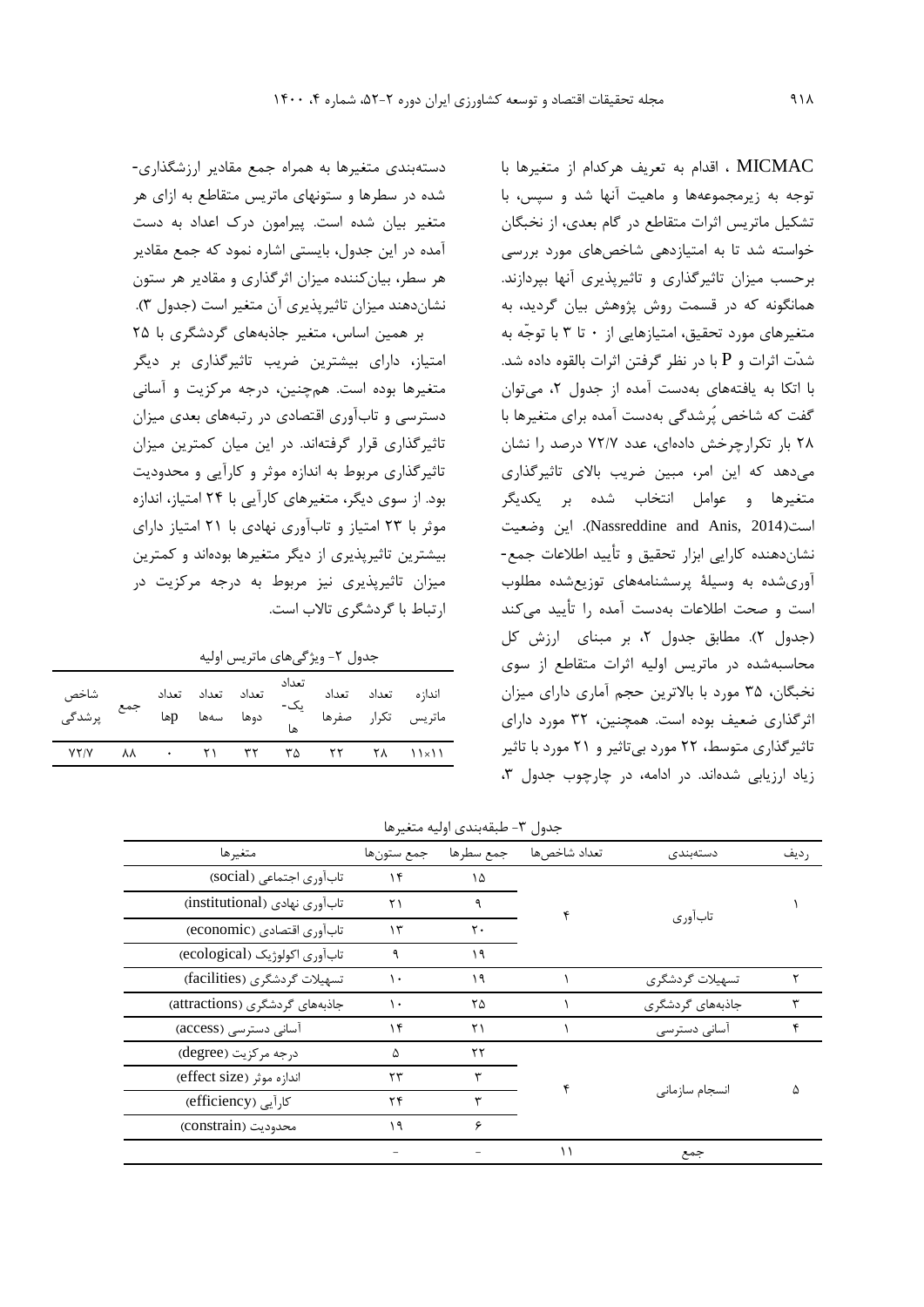مرکزيت بهعنوان يک سنجه مهم شبکه اجتماعی انسجام سازمانی رتبه دوم را به خود اختصاص داده است. علیرغم وجود تغییراتی جزيی در ماتريس، بايستی اشاره نمود که اين تغییرات بسیار جزيی بوده و آنچه از اين تحلیلها مدنظر اين تحقیق بوده يافتن عوامل کلیدي مؤثر بر گردشگري تاالب است که بر اساس نتايج رتبههاي اول، هم در اثرات مستقیم و هم در اثرات غیرمستقیم تفاوت چندانی با همديگر ندارند و عوامل با تأثیر باال با چند پله جابجايی عیناً تکرار شده و 2 شاخص اول هر دو گروه موجود و بالقوه تقريبا يکسان هستند (شکل ۳ و شکل ۴).

**تحليل تأثيرات غيرمستقيم متغيرها بر يکديگر** 

در اين روش هرکدام از روابط متغیرها توسط نرم- افزار به توان دو رسانده شده و بر اين اساس، اثرات غیرمستقیم متغیرها سنجیده میشود. آنچه از مقايسه نتايج تحلیل اثرات مستقیم و غیرمستقیم بهدست آمده اين است که صرفاً چند شاخص معدود، اثرات غیرمستقیم فراوانی بر سیستم دارند و ردهبندي عوامل کلیدي را تحت تأثیر قرار دادهاند. از جمله اين شاخصها میتوان به عامل تسهیالت اشاره نمود که داراي اثرگذاري مستقیم رتبه اول و اثرگذاري غیرمستقیم رتبه اول است و افزايش محسوسی را تجربه کرده است )2018 ,Sharma & Kumar). عالوه بر آن، عامل درجه



شکل ۳- تحلیل اثر-وابستگی غیر مستقیم بین متغیرها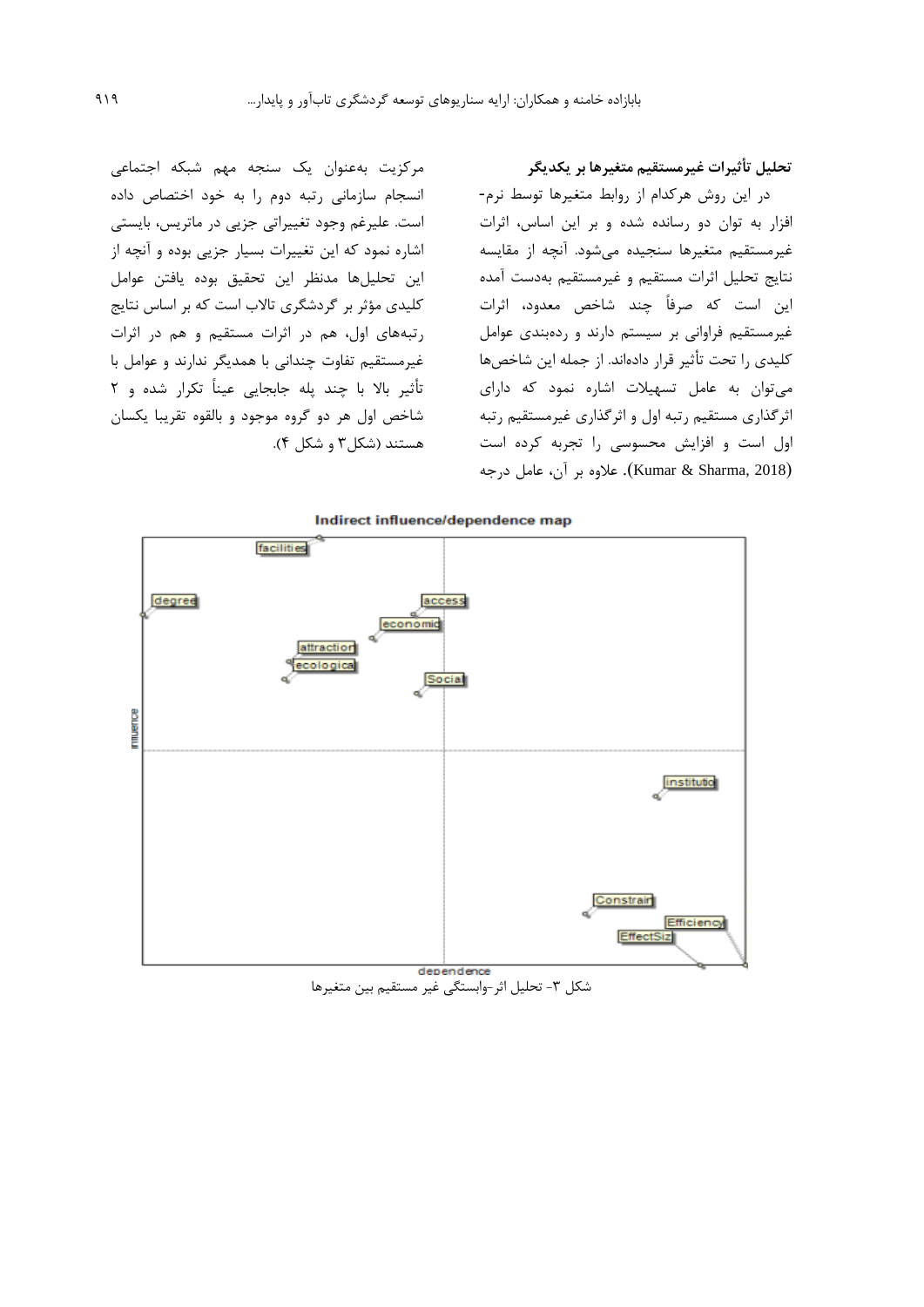

Moderate influences<br>Relatively strong influences<br>Strongest influences

شکل -4 پراکندگی متغیرها بر اساس تاثیرات غیرمستقیم در محورهاي تاثیرگذاري و تاثیرپذيري

میدهد آنچه در قالب لزوم تابآوري نهادي مطرح است، ايجاد فرصتهاي برابر بهرهگیري از ظرفیت درآمدزايی جاذبههاي گردشگري و تالش براي جلب مشارکت سازمانی براي تامین مالی و تسهیالت مربوطه است. آن چیزي که جامعه محلی به تنهايی ياراي مقابله با آن را نخواهد داشت.

نتايج مندرج در شکل 5 نشان میدهدکه تابآوري اکولوژيک بیشترين تعامل را با جاذبههاي گردشگري برقرار کرده است و از طرف ديگر آسانی دسترسی و درجه مرکزيت (که نشاندهنده موقعیت شبکه است) نیز با يکديگر ارتباط دارند که هر دو رابطه منطقی است. از طرف ديگر، معین شد که بین جاذبههاي گردشگري و تسهیالت يک اثر بینابینی مستتر است. اين يافته نشان



شکل-5 رتبهبندي و تغییرات عوامل اثرگذار و تاثیرپذير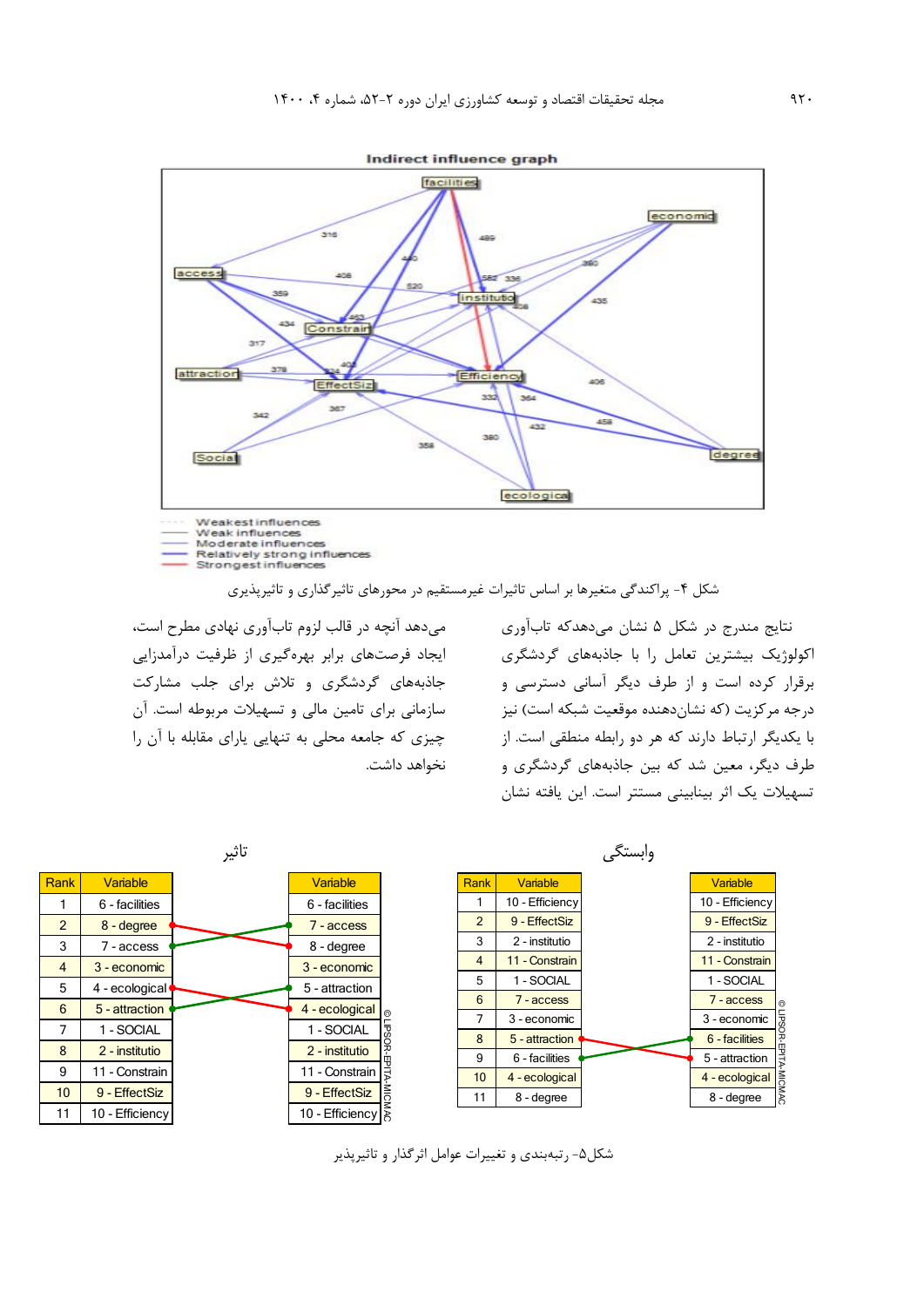دهد که تمام 9 عامل در جايگاه نخست در تأثیرات مستقیم عیناً در تأثیرات غیرمستقیم با تغییر اندك در رتبه آنها تکرار شدهاند. تنها عامل تابآوري اکولوژيک صرفا در تاثیرگذاري مستقیم کمتر وجود دارد و در عوض در تأثیرگذاري غیرمستقیم وجود دارد (شکل ۶ و  $\cdot$  (Y

**تحليل تأثيرات مستقيم متغيرها بر یکدیگر**  از میان 11 عامل بررسی شده در اين تحقیق 11 عامل اصلی بهعنوان عوامل کلیدي مؤثر بر تابآوري گردشگري تاالب انتخاب شدند. در بین عوامل کلیدي تأثیرگذار با اهمیتتر، هم در تأثیرات مستقیم و هم تأثیرات غیرمستقیم 9 عامل مشترك وجود دارد. به- عبارتی، بررسی روابط مستقیم عوامل مختلف نشان می-



Direct influence/dependence map

### Direct influence graph



Weakestinfluences

Weak influences<br>Moderate influences

Relatively strong influences<br>Strongest influences

جدول ۷- پراکندگی متغیرها بر اساس تأثیرات مستقیم در محورهای تأثیرگذاری و تأثیرپذیری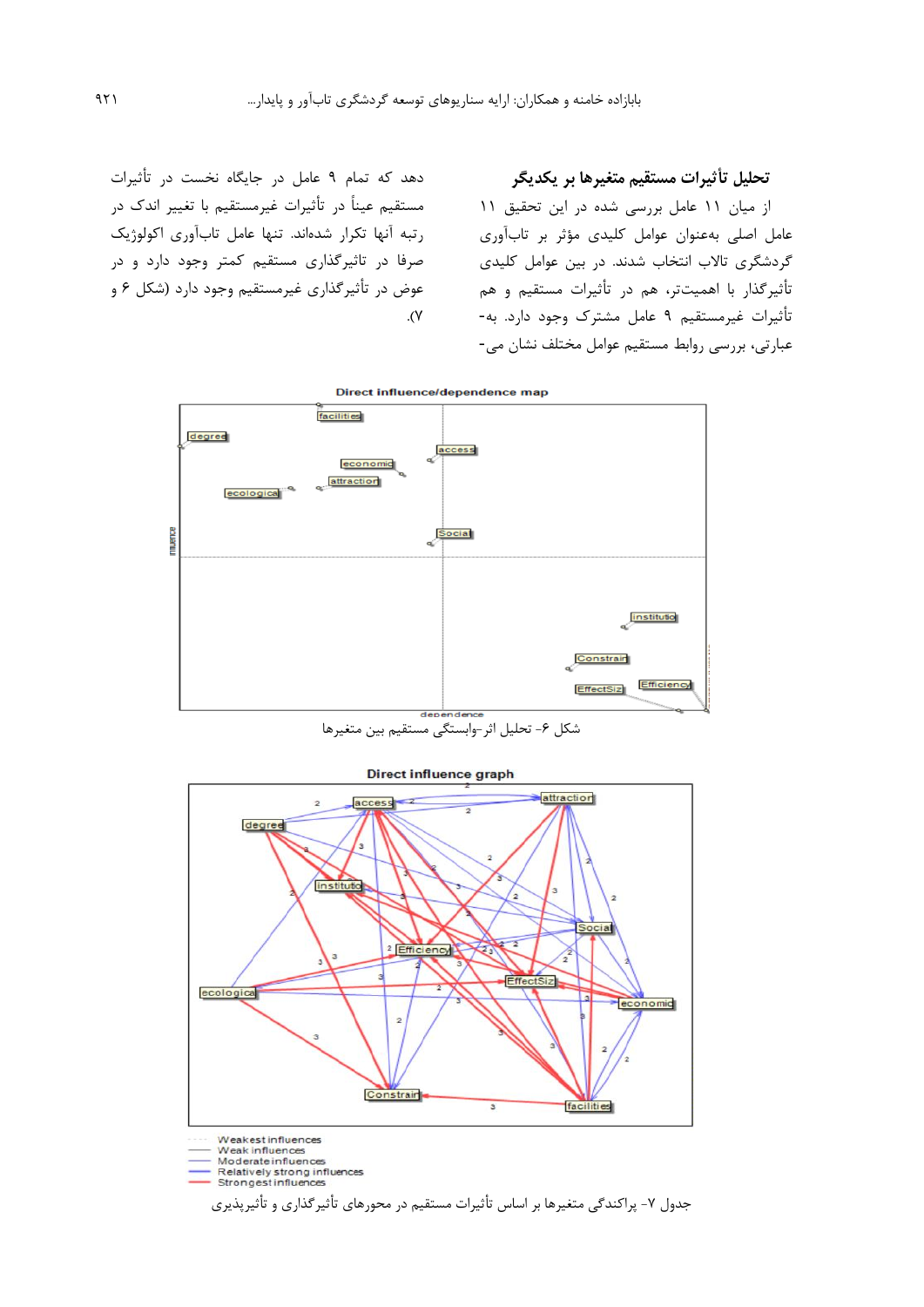بر اساس يافتههاي تحقیق میتوان نشان داد که سه Kumar and Sharma, ) , استخراج است (Kumar and Sharma  $: (2018)$ 

الف- سناريوي هدف: اين سناريو بر عامل مشترك گرافهاي تاثیرات مستقیم و غیرمستقیم تاکید دارد که متغیر تسهیالت و جاذبههاي گردشگري است. در اين ارتباط مشخص است که ديدگاه منبع محوري در بین نهادهاي درگیر بهجاي مساله محوري غلبه دارد. در اين ديدگاه وجود جاذبههاي گردشگري بهتنهايی براي هدفگذاري گردشگري در منطقه مورد تاکید است، در حالیکه براي تعیین هدف گردشگري وجود درصد و شدت قابل توجهی از مشارکت ضروري است. اين نکته ضروري است که وجود سنجه درجه مرکزيت در اين ربع خود گواه اين مدعاست که به اشتراكگذاري منابع الزم که سائق رفتاری'کنشگران را شکل میدهد در اين قسمت در کنار جاذبههاي گردشگري قرار گرفته است.

ب- سناريوي ريسک: بر مبناي مشاهده تابآوري نهادي در ناحیه تأثیرپذيري میتوان نشان داد که فقدان تابآوري نهادي در منطقه در بین نهاديهاي درگیر، موضوع گردشگري و مديريت الزم تحتالشعاع قرار خواهند گرفت و ادامه روند نهادي موجود به تخريب زيستگاهها منجر خواهد شد.

ج- سناريوي سیستم: عمدتاً اين سناريو بر متغیرهاي تنظیمی در مرکز گرافها متمرکز است جايی که تابآوري اجتماعی در آن قرار گرفته است. اين سناريو بر واگذاري امور مديريت گردشگري تاالب به جوامع محلی که فضاي مديريت آن و گفتمان عمومی موضوع گردشگري تاالب را تحت تاثیر قرار میدهد، تاکید دارد. در واقع، واگذاري مديريت تاالب به جوامع محلی روندهاي تنظیمی و سیاستگذاري را تغییر داده و بهسوي مديريت مشارکتی رهنمون میکند.

# **بحث و نتيجهگيري**

با توجه به نتايج، سیستم مورد مطالعه ناپايدار است و پراکنش عوامل عمدتاً حول محور قطري صفحه صورت

 $\overline{\phantom{a}}$ 

گرفته است )2018 ,Sharma & Kumar)، و عوامل داراي تأثیرات دوگانه بوده و عوامل تأثیرپذير از سوي ديگر، داراي تأثیرگذاري زيادي هستند. بههمین دلیل، در اين تحقیق، چهار عامل تأثیرپذير در تأثیرپذيري مستقیم و غیرمستقیم عینا ً تکرار شده است. بهطور مشخص تاثیرپذيري در تابآوري نهادي و سه ويژگی شبکه در ايجاد چالههاي ساختاري )اندازه موثر، کارايی و محدوديت) عوامل تاثيرپذير مستتر شدهاند. اين موضوع نشان میدهد که ناپايداري سیستم مورد بررسی از منظر گردشگري در تابآوري نهادي نهفته است؛ جايی که سه شاخص اصلی ايجاد چالههاي ساختاري مبین وجود يک نظام بروکراتیک اداري و سازمانی و میل به حاکمیت دولتی سبب ناپايداري شده است. بهنظر میرسد فقدان يک برنامه منسجم سازمانی و عملکرد جزيرهاي شبکه سازمانی سبب اين ناپايداري از منظر نهادي شده است. نتايج تحقیق نشان داد که استفاده از سیستم آينده نگاري رويکردي دقیق براي ارايه چارچوب ارزيابی پايداري از منظر فعالیت هاي گردشگري است. نتايج تحقیق مبین اين اطالعات است که پايداري در فعالیت هاي گردشگري از منظر اجتماعی، اقتصادي و اکولوژيک، نیازمند رکن چهارم تحت عنوان نهادي است. بهنظر می- رسد فقدان يک چارچوب معین براي رسیدن به توافق نهادي مهمترين عامل ناپايدارکننده فعالیتهاي گردشگري در حوزه مورد بررسی است. استخراج الگوهاي MICMAC نشاندهنده ناپايداري سیستم مورد بررسی است که عامل اصلی آن فراي تصور نهادينه شده در خصوص سه رکن اساسی توسعه پايدار ريشه در توسعه نهادي دارد. گردشگري بهطور گسترده بهعنوان عاملی مؤثر در توسعه اقتصادي و اجتماعی به ويژه در کشورهاي کمتر توسعه يافته در نظر گرفته میشود. با اين حال و با وجود پذيرش تقريباً جهانی از گردشگري به عنوان يک گزينه توسعه، سطح توسعه اقتصادي و اجتماعی ناگزير به معرفی و ارتقاء بخش گردشگري در بخش کشاورزي و روستايی است. آنچه از نتايج تحقیق برمیآيد نظام حکمرانی فعلی در جامعه محلی مورد مطالعه بر اساس نظام حکمرانی بروکراتیک شکل گرفته و از اينرو تقارن ماتريسی دال بر ناپايداري سیستم مويد

<sup>1.</sup> behavioral driver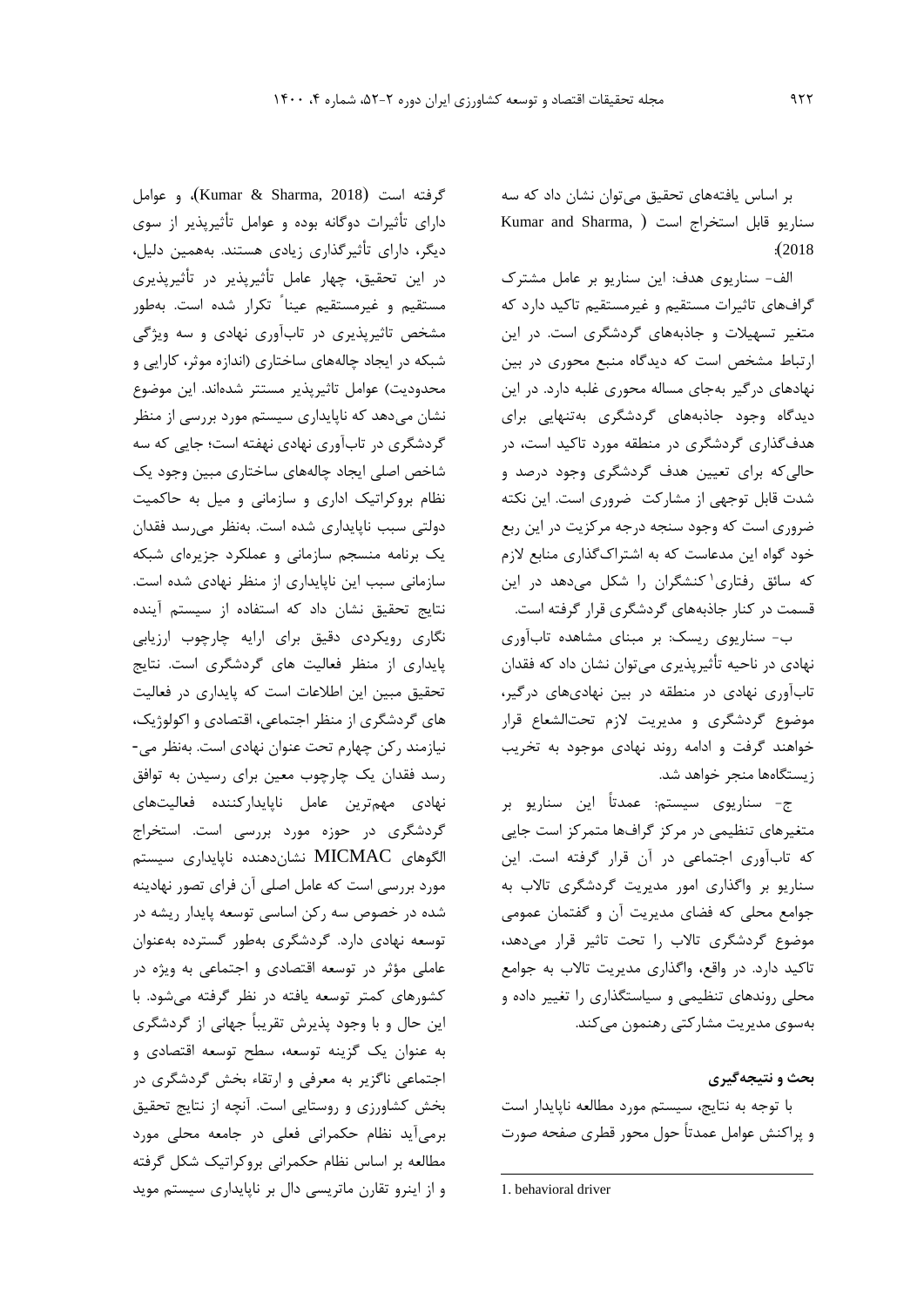مسايل و مشکالتی که در تحقیق حاضر بهصورت منسجم و يکپارچه احصاء شده، برخی از آنها در پژوهشهاي ديگر بهصورت پراکنده به دست آمده است. Dadazade- Silabi and Ahmadifard Poloei et al.  $\langle 2018 \rangle$ Aliakbari et al.  $\langle 2019 \rangle$ ر)، نیز در پژوهشهای (2019)، نیز در پژوهشهای خود به نتايج مشابهی دست يافتند.

اين مطلب است که نیاز به رويکردهاي مشارکت محلی براي پايدار سازي سیستم احساس میشود. نتیجه کلی اينکه از 11 عامل يادشده موثر در گردشگري تاالب، عوامل محیطزيستی، جاذبههاي گردشگري و انسجام سازمانی در آنها نیز تکرار شده است با بررسی پژوهشهاي مشابهی که وجوه اشتراکی با تحقیق حاضر دارند، اين موضوع قابل استنباط است که

#### **REFERENCES**

- 1. Aliakbari, I., Pourahmad, A., & Jalalabadi, L. (2018). Identifying the drivers affecting the future of sustainable tourism in Kerman with a future research approach. *Tourism and Development*, 7 (1), 156- 178. (In Farsi).
- 2. Ariyani, N., & Fauzi, A. (2019). Analysis of Strategic Variables for Ecotourism Development; an Application of Micmac. *South Asian Journal of Social Studies and Economics*, 1-12.
- 3. Babazadeh, M. Jafari, N. & Naghinejad, A. (2015).Floristic and Chorological Study of Feridonkenar International Wetland. *Wetland Ecobiology*, 7 (2), 71-78. (In Farsi)
- 4. Baggio, R. (2008). Symptoms of complexity in a tourism system. *Tourism Analysis*. 13 (1), 1-20.
- 5. Bujones, A. K., Jaskiewicz, K., Linakis, L., & MacGirr, M. (2013). *A framework for Analyzing Resilience in Fragile and Conflict-Affected Situations*. New York: Columbia School of International and Public Affairs (SIPA).
- 6. Carpenter, K. (2015). Childhood studies and orphanage tourism in Cambodia. *Annals of Tourism Research*, 55, 15-27.
- 7. Casagrandi, R., & Rinaldi, S. (2002). A theoretical approach to tourism sustainability. *Conservation ecology*, *6*(1) , 1-2.
- 8. Coifman, K. G., Bonanno, G. A., Ray, R. D., & Gross, J. J. (2007). Does repressive coping promote resilience? Affective-autonomic response discrepancy during bereavement. *Journal of personality and social psychology*, 92(4), 745.
- 9. Dadazade- Silabi, P., & Ahmadifard, N. (2019). Determine the Key Factors of Tourism Development Based on Future Research Approach (Case Study: Mazandaran Province). *Geography and Sustainability of Environment*, 9(1), 73-89.
- 10. Dolnicar, S., & Leisch, F. (2008). Selective Marketing for Environmentally Sustainable Tourism. *Tourism Management*, 29 (4), 672-680.
- 11. Ebrahimi Fini, F. & Shabbiri, S.M. (2018). Providing the Future Image of Ecotourism Education Development in Iran Based on Future Research and Screenwriting Methods. *International Society and Environment Conference*, University of Tehran. (In Farsi)
- 12. Folke, C. (2006). Resilience: The emergence of a perspective for social–ecological systems analyses. *Global environmental change*, 16(3), 253-267.
- 13. Folke, C., Carpenter, S. R., Walker, B., Scheffer, M., Chapin, T., & Rockström, J. (2010). Resilience thinking: integrating resilience, adaptability and transformability. *Ecology and society*, 15(4).
- 14. Ghaderi, I. (2003). The Role of Rural Tourism in Sustainable Rural Development, *PhD Thesis*, Tarbiat Modares.
- 15. Holling, C. S. (1973). Resilience and stability of ecological systems. *Annual review of ecology and systematics*, 4(1), 1-23.
- 16. Holling, C. S. (1996). Engineering resilience versus ecological resilience. *Engineering within Ecological Constraints*, 31(1996), 32
- 17. World Conservation Union (1996), *IUCN*. Retrieved June 5 2017, from https://portals.iucn.org/library/node/7329
- 18. Kärrholm, M., Nylund, K., & de la Fuente, P. P. (2014). Spatial resilience and urban planning: Addressing the interdependence of urban retail areas. *Cities*, 36, 121-130.
- 19. Kumar, S., & Sharma, R. (2018). Key barriers in the growth of rural health care: an ISM-MICMAC approach. *Benchmarking: An International Journal*. 1 (2), 3-9.
- 20. Maleki, M.H., Khashei Varnamkhasti, V., Fathi, M.R., & Saffaronia, M. (2019). The future of religious tourism research in Qom province with a scenario approach. *Tourism and Development,* 8 (3), 184-205.
- 21. Nassreddine, G., & Anis, J. (2014). Cognitive governance, cognitive mapping and cognitive conflicts: Structural analysis with the MICMAC method. *Cogent Economics & Finance*, *2*(1), 922893.